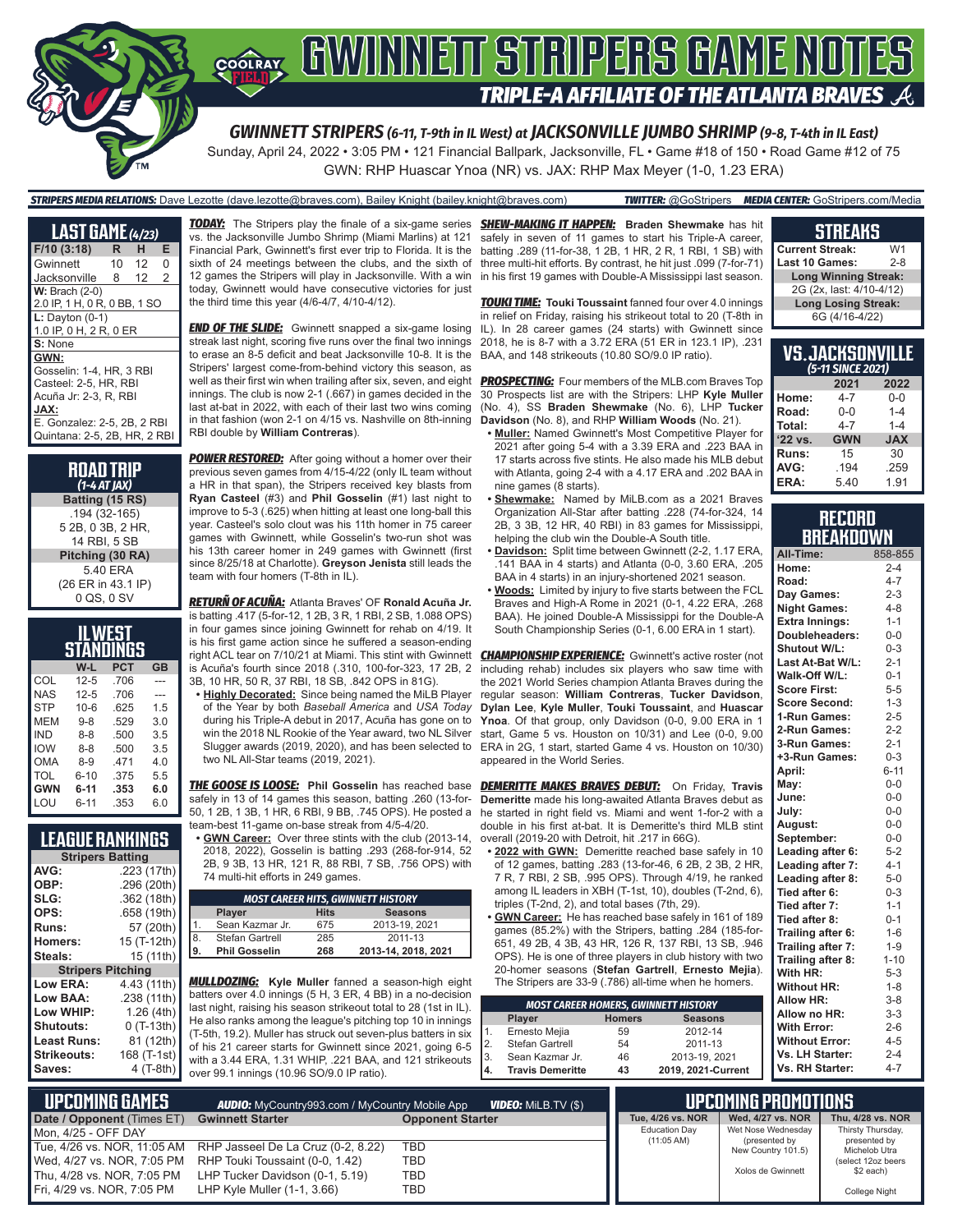



#### *SUNDAY, APRIL 24, 2022 AT JACKSONVILLE*

| <b>MANAGER MATT TUIASOSOPO</b>                                                                                                                                                                                                                                                                                                                                                                                                                                                                                                                                                                                                                                                                                                                                                                                                                                                                                                                                                                                                                                                                                                                                                                                                                                                                                                                                                                              | <b>VS.2022 OPPONENTS</b>                                                                                                                                                                                                                                                                                                                                                                                                                                                                                                                                                                                                  |
|-------------------------------------------------------------------------------------------------------------------------------------------------------------------------------------------------------------------------------------------------------------------------------------------------------------------------------------------------------------------------------------------------------------------------------------------------------------------------------------------------------------------------------------------------------------------------------------------------------------------------------------------------------------------------------------------------------------------------------------------------------------------------------------------------------------------------------------------------------------------------------------------------------------------------------------------------------------------------------------------------------------------------------------------------------------------------------------------------------------------------------------------------------------------------------------------------------------------------------------------------------------------------------------------------------------------------------------------------------------------------------------------------------------|---------------------------------------------------------------------------------------------------------------------------------------------------------------------------------------------------------------------------------------------------------------------------------------------------------------------------------------------------------------------------------------------------------------------------------------------------------------------------------------------------------------------------------------------------------------------------------------------------------------------------|
| Matt Tuiasosopo is in his second season as the manager of the Stripers in 2022<br>He was named the seventh manager in Gwinnett history on 3/30/21, making him<br>the first former Gwinnett player to manage the club (played OF/1B from 2016-17)<br>In 2021, he guided the Stripers to a 71-58 record (3rd in Triple-A East Southeast<br>Division)  On 5/4/21 at Charlotte, he became the youngest manager in Gwinnett<br>history (34 years, 11 months, 25 days)  From 7/8/21-9/21/21, his Stripers owned<br>the best record in Triple-A Baseball (45-19, .703)  Began his managerial career<br>with Class-A Rome in 2019, earning Atlanta's Bobby Cox Award for Minor League<br>Manager of the Year  Coached at the Braves' Alternate Training Site in 2020.                                                                                                                                                                                                                                                                                                                                                                                                                                                                                                                                                                                                                                               | Home<br>Road<br><b>Total</b><br>Home<br><b>Road</b><br>Total<br><b>IND</b><br>$0-0$<br>$0-0$<br>$0-0$<br><b>BUF</b><br>$0-0$<br>$0-0$<br>$0-0$<br>LOU<br>$0 - 0$<br>$0-0$<br>$0-0$<br><b>CLT</b><br>$0 - 0$<br>$0 - 0$<br>$0-0$<br><b>MEM</b><br>$3 - 3$<br>$3-3$<br><b>DUR</b><br>$0 - 0$<br>$0-0$<br>$0-0$<br>$0-0$<br><b>NAS</b><br>$2 - 4$<br>$0 - 0$<br>$2 - 4$<br><b>JAX</b><br>$0 - 0$<br>$1 - 4$<br>$1 - 4$<br>LHV<br>$0 - 0$<br>$0-0$<br>$0-0$<br><b>NOR</b><br>$0-0$<br>$0-0$<br>$0-0$<br><b>WEST</b><br>$2 - 4$<br>$3 - 3$<br>$5 - 7$<br><b>EAST</b><br>$0-0$<br>$1 - 4$<br>$1 - 4$                            |
| Tuiasosopo's Managerial Career<br>$W-L$<br><b>PCT</b><br><b>Playoffs</b><br>Games<br>With Gwinnett (2 Seasons):<br>77-69<br>.527<br>146<br>0<br>MiLB Career (3 Seasons):<br>285<br>142-143<br>.498<br>0                                                                                                                                                                                                                                                                                                                                                                                                                                                                                                                                                                                                                                                                                                                                                                                                                                                                                                                                                                                                                                                                                                                                                                                                     |                                                                                                                                                                                                                                                                                                                                                                                                                                                                                                                                                                                                                           |
| <b>EJECTIONS (1)</b><br>Player/Coach<br>Date/Inning<br><b>Umpire</b><br><b>MGR Matt Tuiasosopo</b><br>4/23 at JAX / 6th Inning<br><b>HP Matt Brown</b>                                                                                                                                                                                                                                                                                                                                                                                                                                                                                                                                                                                                                                                                                                                                                                                                                                                                                                                                                                                                                                                                                                                                                                                                                                                      | LAST AT-BAT WINS (2)<br>The Stripers are 2-1 (.667) in games decided in the last at-bat in 2022.<br>Date/Opponent<br><b>Score</b><br>Game-Winning Play (*=Walk-Off)<br>4/15 vs. Nashville<br>$2-1$ (8th)<br>Contreras 2-out RBI double<br>4/23 at Jacksonville<br>10-8 (10th)<br>Shewmake scored on error (C Quintana, throwing)                                                                                                                                                                                                                                                                                          |
| <b>TEAM DEFENSE (2ND IN INTERNATIONAL LEAGUE)</b><br><b>PCT</b><br>G<br><b>TC</b><br>E<br><b>DP</b><br><b>TP</b><br><b>PO</b><br>A<br>601<br>16<br>.988<br>17<br>447<br>147<br>$\overline{7}$<br>0<br>W-L                                                                                                                                                                                                                                                                                                                                                                                                                                                                                                                                                                                                                                                                                                                                                                                                                                                                                                                                                                                                                                                                                                                                                                                                   |                                                                                                                                                                                                                                                                                                                                                                                                                                                                                                                                                                                                                           |
| $\mathbf 0$<br>5<br>5<br>.000<br>$\mathbf{1}$<br>27<br>$1 - 4$<br>Casteel, Ryan<br>43.0<br>5.63<br>Contreras, William<br>$\mathbf{1}$<br>.091<br>$\overline{2}$<br>32<br>62.0<br>4.64<br>$3 - 4$<br>10<br>11<br>Pabst, Arden<br>$\mathbf 0$<br>$\mathbf 0$<br>0<br>$\mathbf 0$<br>$0-0$<br>$\mathbf 0$<br>$-1$<br>0.0<br>$\sim$<br>Tromp, Chadwick<br>$\overline{c}$<br>0<br>$2 - 3$<br>8<br>10<br>.200<br>14<br>43.1<br>2.91<br>23<br>3<br>26<br>.115<br>3<br>4.43<br>Total:<br>73<br>148.1<br>$6 - 11$<br>Outfield Assists (6):<br>Dean (5), Tucker (1)<br>Muller (2), Kingham (1)<br>Pitcher Pickoffs (3):<br>Catcher Pickoffs (0):                                                                                                                                                                                                                                                                                                                                                                                                                                                                                                                                                                                                                                                                                                                                                                      | <b>GWINNETT PLAYERS USED (35 IN 2022)</b><br>Pitchers (19)<br>Position (16)<br>Woods, William<br>Alaniz, R.J.<br>Acuña Jr., Ronald<br>Brach, Brad<br>Casteel, Ryan<br>Brennan, Brandon<br>Contreras, William<br>Burrows, Thomas<br>Dean, Justin<br>Cruz, Jesus<br>Demeritte, Travis<br>Davidson, Tucker<br>DeShields, Delino<br>De La Cruz, Jasseel<br>Goins, Ryan<br>Elledge, Seth<br>Gonzalez, Yariel<br>Johnstone, Connor<br>Gosselin, Phil<br>Kingham, Nolan<br>Jenista, Greyson<br>Lee, Dylan<br>Nogowski, John<br>Muller, Kyle<br>Pabst, Arden                                                                      |
| <b>STARTS</b><br><b>By Batting Order</b><br>DeShields (7), Gosselin (6), Acuña Jr. (4)<br>1:<br>Gosselin (8), Tucker (3), Valaika (3), Goins (2), Shewmake (1)<br>2:<br>3:<br>Demeritte (12), Valaika (3), Tucker (2)<br>Nogowski (6), Contreras (5), Valaika (4), Tucker (2)<br>4:<br>Contreras (5), Y. Gonzalez (4), Valaika (3), Nogowski (2), Jenista (1),<br>5:<br>Shewmake (1), Tucker (1)<br>Shewmake (8), Nogowski (3), Jenista (2), Goins (1), Tromp (1), Tucker (1),<br>6:<br>Valaika (1)<br>DeShields (3), Goins (3), Jenista (3), Y. Gonzalez (2), Nogowski (2), Tromp (2),<br>7:<br>Casteel (1), Tucker (1)<br>Casteel (5), Jenista (4), Y. Gonzalez (3), Goins (2), Tromp (2), Pabst (1)<br>8:<br>Dean (12), Goins (3), Y. Gonzalez (2)<br>9:<br><b>By Position</b><br>Contreras (7), Casteel (5), Tromp (5)<br>C:<br>1B: Nogowski (12), Jenista (4), Casteel (1)<br>2B: Valaika (8), Goins (6), Gosselin (2), Y. Gonzalez (1)<br>3B: Y. Gonzalez (9), Gosselin (6), Valaika (2)<br>SS: Shewmake (10), Goins (5), Valaika (2)<br>LF: Tucker (7), Demeritte (3), Gosselin (3), Jenista (2), Dean (1), Nogowski (1)<br>CF: DeShields (9), Dean (8)<br>RF: Demeritte (8), Dean (3), Jenista (3), Acuña Jr. (2), Contreras (1)<br>DH: Tucker (3), Acuña Jr. (2), Contreras (2), Gosselin (2), Valaika (2), DeShields (1),<br>Demeritte (1), Y. Gonzalez (1), Jenista (1), Nogowski (1), Pabst (1) | Sittinger, Brandyn<br>Shewmake, Braden<br>Stephens, Jackson<br>Tromp, Chadwick<br>Tucker, Preston<br>Tonkin, Michael<br>Toussaint, Touki<br>Valaika, Pat<br>Vincent, Nick<br>Winans, Allan<br>Italics = Player no longer in Braves organization<br><b>BASS-LANTA</b><br>Four players have played for both Gwinnett and Atlanta in 2022:<br>Contreras, William (C)<br>Davidson, Tucker (LHP)<br>Demeritte, Travis (OF)<br>Stephens, Jackson (RHP)<br>ATLANTA BRAVES REHAB ASSIGNMENTS (1 IN 2022)<br>Player<br>Injury (IL Date)<br><b>Rehab Dates</b><br>Ronald Acuña Jr. (OF)<br>Right ACL Tear (7/11/21)<br>4/19-Current |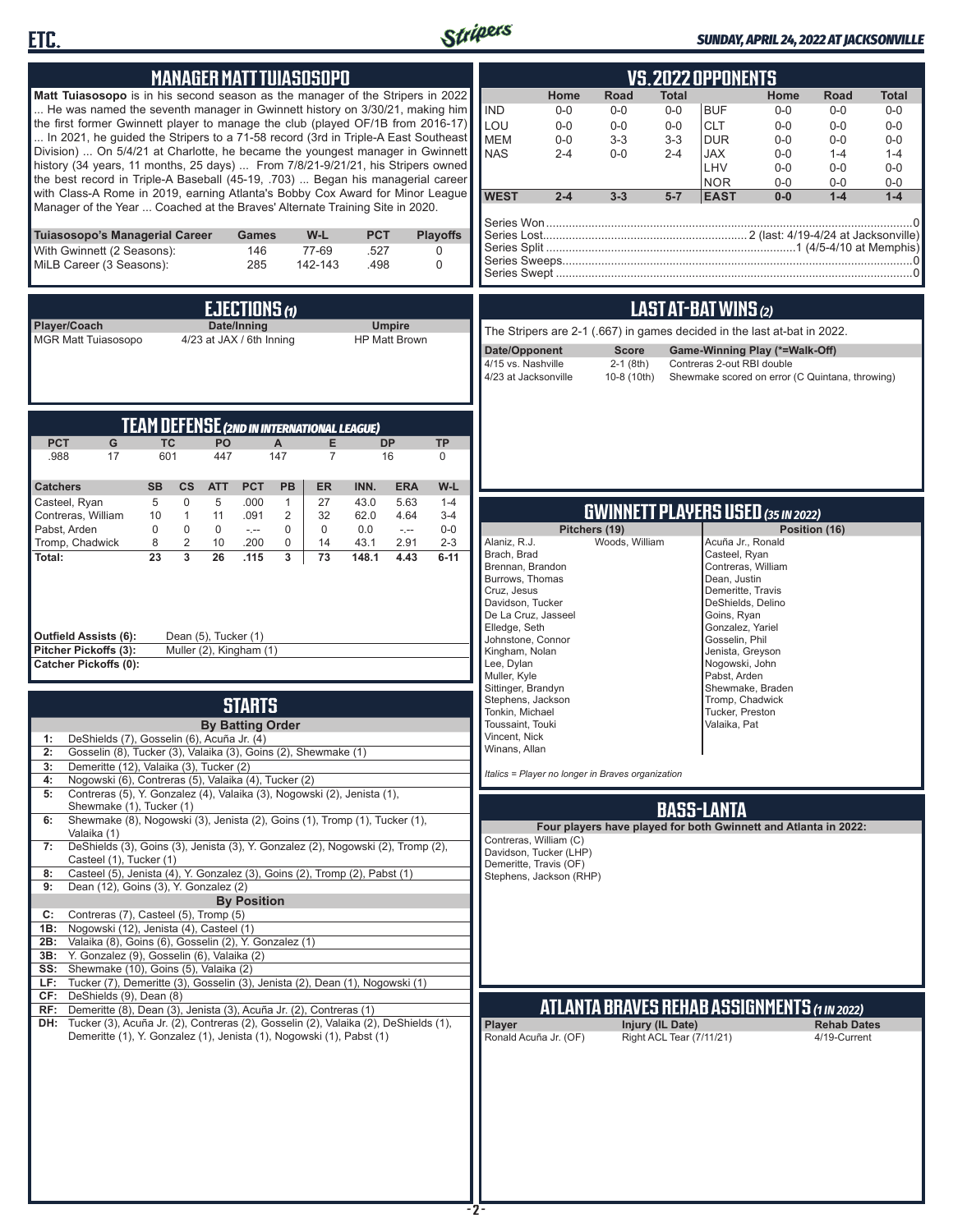## **STARTING PITCHER**



#### *SUNDAY, APRIL 24, 2022 AT JACKSONVILLE*

# **19****Huascar ynoa**

**ON BRAVES 40-MAN ROSTER**

**B/T:** R/R **BORN:** 5/28/98 in Puerto Plata, D.R. (age 23)<br>**HT:** 6-2 **ACQUIRED:** Via trade with the Minnesota Twi **HT:** 6-2 **ACQUIRED:** Via trade with the Minnesota Twins in exchange for SP Jaime Garcia, C Anthony Recker, and cash on 7/24/17.

*TODAY'S START:* **Huascar Ynoa** makes his first start for the Stripers and third start of the 2022 season today in the finale of the Stripers' six-game series at the Jacksonville Jumbo Shrimp ... Makes his 20th career appearance (17th start) with Gwinnett dating back to 2019 (3-5, 5.22 ERA, .272 BAA) ... Makes his 10th career Triple-A road appearance (2-1, 5.60 ERA .308 BAA) and sixth career Triple-A daytime appearance (2-0, 3.86 ERA, .238 BAA).

*2022 WITH ATLANTA:* Made the Braves' Opening Day Roster for the second time in his career (also in 2021) ... Served as Atlanta's fifth starter, going 0-2 with a 13.50 ERA (10 ER in 6.2 IP) and .355 BAA over two starts ... Optioned to Gwinnett on 4/19.

*2022 SPRING TRAINING:* Ynoa appeared in two Spring Training games (1 start) for Atlanta, going 1-1 with a 2.35 ERA (5 ER in 7.2 IP) and .258 BAA ... **3/22 at MIN:** Tossed 3.0 scoreless innings (2 H, 0 BB, 0 SO) for the win ... **4/3 vs. BOS:** Made his lone start, taking the loss (4.2 IP, 6 H, 5 R, 2 ER, 2 HR, 0 BB, 3 SO).

*2021 REGULAR SEASON:* In an injury-shortened year with Atlanta, went 4-6 with a 4.05 ERA and .224 BAA in 18 games (17 starts) ... Was on the Braves' Opening Day roster for the first time in his career ... Won four consecutive starts from 4/23-5/9 (4-0, 1.11 ERA, .165 BAA), and drove in more runs (6) than he allowed (4) over that stretch ... Homered in back-to-back games (solo off CHC's Kyle Hendricks on 4/28, grand slam off WSH's Tanner Rainey on 5/4) ... Broke his right hand after departing the game on 5/16 at Milwaukee and was placed on the Injured List on 5/17 ... Transferred to the 60-day IL on 5/31 ... Was 4-2 with a 3.02 ERA in nine games (8 starts) prior to the injury ... Assigned to rehab in August and went 0-1 with an 8.71 ERA in three starts between High-A Rome (1 start) and Triple-A Gwinnett (2 starts) ... Activated on 8/17 and went 0-4 with a 5.05 ERA and .231 BAA in his final nine starts.

*2021 POSTSEASON:* Was on Atlanta's roster for the NLDS vs. Milwaukee and pitched once in relief, Game 4 on 10/12 (1.0 IP, 2 H, 2 ER, 1 HR, 1 BB, 2 SO) ... Allowed a homer to Rowdy Tellez in the Braves' series-clinching 5-4 win.

*2020 SEASON:* Went 0-0 with a 5.82 ERA and .277 BAA over nine regular-season games (5 starts) with Atlanta ... Made his MLB Postseason debut, pitching once in relief during the NLCS vs. the Los Angeles Dodgers (4.0 IP, 1 H, 0 R, 1 HB, 4 BB, 4 SO in Game 3 on 10/14, a 15-3 Braves' loss).

| <b>YNOA'S 2022 STATS</b> |         |            |       |       |     |           |           |           |            |
|--------------------------|---------|------------|-------|-------|-----|-----------|-----------|-----------|------------|
| <b>I</b> Team            | W-L     | <b>ERA</b> | G/GS  | ΙP    | ER  | <b>HR</b> | <b>BB</b> | <b>SO</b> | <b>BAA</b> |
| ATLANTA (MLB)            | $0 - 2$ | 13.50      | 2/2   | 6.2   | 10  |           | 6         | 8         | .355       |
| Gwinnett (AAA)           | $0 - 0$ | - --       | 0/0   | 0.0   |     |           |           |           | .000       |
| MiLB Career:             | 17-35   | 4.44       | 91/82 | 383.0 | 189 | 29        | 175       | 402       | .246       |
| MLB Career:              | 4-8     | 5.22       | 31/24 | 1221  |     | 19        | 45        | 128       | 247        |

| <b>YNOA'S 2022 SPLITS (WITH GWINNETT)</b> |                       |                  |                       |  |  |
|-------------------------------------------|-----------------------|------------------|-----------------------|--|--|
|                                           | $0-0, - -$ ERA (0G)   | Road:            | $0-0, - -$ ERA $(0G)$ |  |  |
|                                           | 0-0, -.-- ERA (0G)    | Night:           | $0-0, - -$ ERA $(0G)$ |  |  |
|                                           | $0-0, - -$ ERA $(0G)$ | <b>Reliever:</b> | $0-0, - -$ ERA $(0G)$ |  |  |
| Home:<br>Day:<br>Starter:<br>Vs. LHB:     | .000 BAA, 0 HR        | Vs. RHB:         | .000 BAA, 0 HR        |  |  |

| <b>YNOA VS. JACKSONVILLE (AAA)</b> |         |                          |   |              |           |        |           |           |           |           |  |
|------------------------------------|---------|--------------------------|---|--------------|-----------|--------|-----------|-----------|-----------|-----------|--|
|                                    | W-L     | <b>ERA</b>               | G | GS.          | <b>IP</b> |        | <b>ER</b> | <b>HR</b> | <b>BB</b> | <b>SO</b> |  |
| 2022:                              | $0-0$   | $\overline{\phantom{a}}$ |   |              | 0.0       |        |           |           |           |           |  |
| Career:                            | $0 - 0$ | 0.00                     |   | <sup>n</sup> | 0.0       | $\cup$ |           |           |           |           |  |

|                 | <b>YNOA'S HIGHS &amp; LOWS</b>                        |                                                                   |  |  |  |  |  |  |  |  |
|-----------------|-------------------------------------------------------|-------------------------------------------------------------------|--|--|--|--|--|--|--|--|
|                 | <b>Season</b>                                         | <b>Career (MiLB and MLB)</b>                                      |  |  |  |  |  |  |  |  |
| IP:             | 3.2 (4/18, ATL at LAD)                                | 7.0 (5x, last: 5/4/21, ATL at WSH)                                |  |  |  |  |  |  |  |  |
| $\mathsf{Iso}:$ |                                                       | 4 (2x, last: 4/18 ATL at LAD) 11 (2x, last: 7/29/19, GWN vs. DUR) |  |  |  |  |  |  |  |  |
| BB:             | 4 (4/18, ATL at LAD)                                  | 5 (3x, last: 6/26/19, GWN at CLT)                                 |  |  |  |  |  |  |  |  |
| Iн:             | 7 (4/11, ATL vs. WSH)                                 | 9 (2x, last: 5/16/21, ATL at MIL)                                 |  |  |  |  |  |  |  |  |
| ER:             | 5 (2x, last: 4/18 ATL at LAD) 9 (8/8/18, FLO vs. PMB) |                                                                   |  |  |  |  |  |  |  |  |
| Low-Hit CG:     | None                                                  | None                                                              |  |  |  |  |  |  |  |  |
| Low-ER CG:      | None                                                  | None                                                              |  |  |  |  |  |  |  |  |

*YNOA'S CAREER ACCOLADES*

None entering 2022.

|             | <b>YNOA'S 2022 STARTS (ALL LEVELS)</b> |                 |  |  |              |        |  |  |    |                       |                                        |                 |         |                                          |
|-------------|----------------------------------------|-----------------|--|--|--------------|--------|--|--|----|-----------------------|----------------------------------------|-----------------|---------|------------------------------------------|
| <b>Team</b> | Date/Opp.                              |                 |  |  |              |        |  |  |    |                       | Result IP H R ER HR BB SO NP-S Catcher | Opp. Starter    | Final   | <b>Notes</b>                             |
| ATL         | 4/11 vs. WSH                           | $L.0-1$         |  |  |              |        |  |  |    | 3.0 7 5 5 1 2 4 72-41 | Pina                                   | Josh Rogers     | L. 11-2 | Fewest MLB pitches since 4/17/21 at CHC. |
| ATL         | $4/18$ at LAD                          | $1.0-2$ 3.2 4 . |  |  | $\mathbf{b}$ | $\sim$ |  |  | 44 |                       | 75-40 d'Arnaud                         | Clavton Kershaw | 7-4     | Is 0-6, 6.80 ERA in last 10 MLB starts.  |
|             |                                        |                 |  |  |              |        |  |  |    |                       |                                        |                 |         |                                          |

|                     |         |            |    |    |          | <b>STRIPERS STARTING PITCHERS (8 IN 2022)</b> |                            |                                                    |
|---------------------|---------|------------|----|----|----------|-----------------------------------------------|----------------------------|----------------------------------------------------|
| <b>Pitcher</b>      | W-L     | <b>ERA</b> | GS | QS |          | <b>Team W-L Run Support</b>                   | <b>Last Gwinnett Start</b> | <b>Final Line</b>                                  |
| Davidson, Tucker    | $0 - 1$ | 5.19       |    |    | $0 - 2$  | 1.00 RPG (2 Tot.)                             | $4/22$ at JAX (ND)         | 4.1 IP, 3 H, 2 R, 2 ER, 3 BB, 5 SO, 1 HR (72p/42s) |
| De La Cruz, Jasseel | $0 - 2$ | 8.22       |    |    | $0 - 3$  | 2.33 RPG (7 Tot.)                             | 4/21 at JAX $(L)$          | 2.2 IP, 7 H, 5 R, 2 ER, 2 BB, 2 SO (53p/34s)       |
| Johnstone, Connor   | $0-0$   | 0.00       |    |    | $0 - 1$  | $0.00$ RPG $(0$ Tot.)                         | 4/19 at JAX (ND)           | 5.0 IP, 1 H, 0 R, 2 BB, 0 SO (42p/24s)             |
| Muller, Kyle        | 1-1     | 3.66       |    |    | $2 - 2$  | 2.25 RPG (9 Tot.)                             | 4/23 at JAX (ND)           | 4.0 IP, 5 H, 3 R, 3 ER, 4 BB, 8 SO (85p/47s)       |
| Stephens, Jackson   | 1-0     | 3.00       |    |    | $1 - 0$  | 4.00 RPG (4 Tot.)                             | 4/7 at MEM (W)             | 6.0 IP, 4 H, 2 R, 2 ER, 0 BB, 7 SO (71p/52s)       |
| Toussaint, Touki    | 0-0     | 2.08       |    |    | $2 - 0$  | 3.50 RPG (7 Tot.)                             | 4/12 vs. NAS (ND)          | 4.0 IP, 4 H, 1 R, 1 ER, 3 BB, 8 SO (80p/48s)       |
| Vincent, Nick       | 0-0     | 0.00       |    |    | 1-0      | $0.00$ RPG $(0$ Tot.)                         | 4/15 vs. NAS (ND)          | 2.0 IP, 1 H, 0 R, 1 BB, 4 SO (41p/25s)             |
| Winans, Allan       | $0 - 1$ | 6.55       |    |    | $0 - 3$  | 2.67 RPG (8 Tot.)                             | 4/20 at JAX $(L)$          | 2.1 IP, 4 H, 6 R, 6 ER, 2 BB, 3 SO, 2 HR (59p/35s) |
| Total:              | $2 - 5$ | 4.19       | 17 |    | $6 - 11$ | 2.18 RPG (37 Tot.)                            |                            |                                                    |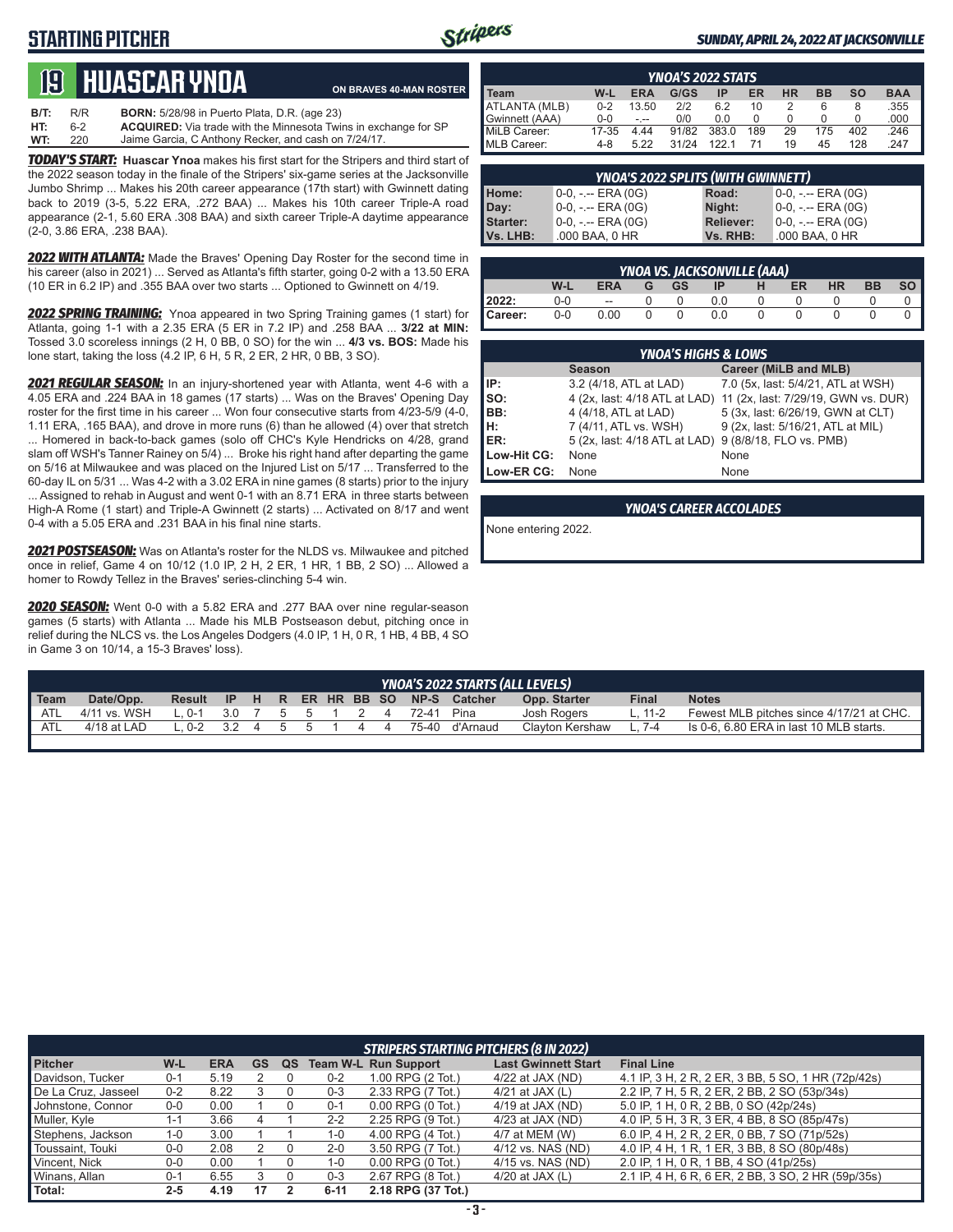### **BULLPEN**



#### *SUNDAY, APRIL 24, 2022 AT JACKSONVILLE*

| <b>STRIPERS PITCHING BREAKDOWN</b>                                                      |          |      |       |    |    |    |    |     |      |  |  |
|-----------------------------------------------------------------------------------------|----------|------|-------|----|----|----|----|-----|------|--|--|
| W-L<br><b>ERA</b><br><b>HR</b><br><b>BB</b><br><b>SO</b><br><b>BAA</b><br>ER<br>IP<br>R |          |      |       |    |    |    |    |     |      |  |  |
| Starters:                                                                               | $2 - 5$  | 4.19 | 68.2  | 37 | 32 | 8  | 30 | 82  | .230 |  |  |
| Relievers:                                                                              | $4 - 6$  | 4.74 | 79.2  | 44 | 42 | 11 | 25 | 86  | .244 |  |  |
| Total:                                                                                  | $6 - 11$ | 4.43 | 148.1 | 81 | 73 | 19 | 55 | 168 | .238 |  |  |
| <b>Saves/Opp:</b> 4/7 (57.1%) <b>Holds: 7 IR/Scored:</b> 24/3 (12.5%)                   |          |      |       |    |    |    |    |     |      |  |  |
| <b>CG/SHO: 0/0</b><br><b>SO/9.0 IP Ratio: 10.19 BB/9.0 IP Ratio: 3.34</b>               |          |      |       |    |    |    |    |     |      |  |  |

### **32 R.J. ALANIZ** *- RHP - 30 YRS - McALLEN, TX*

*RELIEF W/GWN:*0-0, 4.26 ERA in 5G *START W/GWN:*0-0, -.-- ERA in 0G *GF:*2 *HOLDS:*0 *SAVES:*1/1 *IR/SCORED:*1/0 *SCORELESS STREAK:*1G (1.0 IP)

- *LAST OUTING:*4/21 at JAX (1.0 IP, 0 H, 0 R, 1 BB, 2 SO, 17p/11s)
- **• 2022: 4/7 at MEM:** Earned a save in his Gwinnett debut (1.0 IP, 0 H, 0 R, 1 SO), finishing off a 5-2 win.
- **• 2022 Spring Training:** 0-0, 9.00 ERA, .400 BAA in 1G with Atlanta.
- **• 2021:** Pitched for both Triple-A Louisville (1-3, 3.46 ERA, .286 BAA, 1 SV in 33G) and Cincinnati (0-0, 3.38 ERA, .111 BAA in 3G).
- **• Triple-A Stops:** Prior to joining Gwinnett, has pitched for Toledo (DET) from 2016- 17, Durham (TB) in 2018, Tacoma (SEA) in 2019, and Louisville (CIN) from 2019- 21 ... Was a part of Durham's Governors' Cup championship team in 2018.
- **• MLB Career:** 1-0, 8.35 ERA, .278 BAA, 0 SV in 15G (0 starts) with Seattle (2019) and Cincinnati (2019, 2021).
- **• Acquired:** MiLB FA (3/20/22) ... Originally signed by the Houston Astros as a nondrafted free agent (8/14/09).

# **53 BRAD BRACH** *- RHP - 36 YRS - FREEHOLD, NJ*

*RELIEF W/GWN:*2-0, 2.08 ERA in 6G *START W/GWN:*0-0, -.-- ERA in 0G *GF:*5 *HOLDS:*0 *SAVES:*1/1 *IR/SCORED:*2/0 *SCORELESS STREAK:*3G (5.2 IP)

- *LAST OUTING:*4/23 at JAX (win, 2.0 IP, 1 H, 0 R, 1 SO, 19p/13s) **• 2022: 4/12 vs. NAS:** On his 36th birthday, earned 1st save with Gwinnett, closing out 4-3 win (1.0 IP, 3 H, 2 ER, 1 BB) ... **4/23 at JAX:** Pitched scoreless 9th and 10th innings (2.0 IP, 1 H, 0 R, 1 SO) for his 2nd win in 10-8 victory.
- **• 2022 Spring Training:** 1-0, 0.00 ERA, .250 BAA in 1G with Atlanta.
- **• 2021:** In 35G with Cincinnati, was 1-2 with a 6.30 ERA, .254 BAA, and 1 save ... Also logged 8G with Triple-A Louisville (0-0, 0.00 ERA, 0 ER in 8.2 IP, 15 SO).
- **• Triple-A Stops:** Prior to joining Gwinnett, has pitched for Tucson (SD) from 2011- 13, Norfolk (BAL) in 2014, and Louisville (CIN) in 2021.
- **• MLB Career:** 38-29, 3.55 ERA, .232 BAA, 34 SV in 531G (0 starts) with San Diego (2011-13), Baltimore (2014-18), Atlanta (2018), Chicago Cubs (2019), New York Mets (2019-20), and Cincinnati (2021) ... Pitched in the MLB Postseason for Baltimore (2014, 2016) and Atlanta (2018).
- **• Acquired:** MiLB FA (3/19/22) ... Originally the San Diego Padres' 42nd-round pick in 2008 out of Monmouth University (West Long Branch, NJ).

# **57 BRANDON BRENNAN** *- RHP - 30 YRS - MISSION VIEJO, CA*

*RELIEF W/GWN:*0-1, 23.14 ERA in 5G *START W/GWN:*0-0, -.-- ERA in 0G

*GF:*0 *HOLDS:*1 *SAVES:*0/0 *IR/SCORED:*0/0 *SCORELESS STREAK:*-1G (3 ER)

- *LAST OUTING:*4/20 at JAX (1.1 IP, 3 H, 3 R, 3 ER, 2 BB, 0 SO, 1 HR, 39p/19s)
- **• 2022 Spring Training:** 0-0, 20.25 ERA, .429 BAA in 2G with Atlanta.
- **• 2021:** Made 32 relief appearances with Triple-A Worcester (Red Sox), going 1-2 with a 5.97 ERA, .293 BAA, and 1 save (1-for-4) ... Also made 1 MLB appearance with Boston, tossing 3.0 scoreless IP on 6/12 vs. Toronto.
- **• Triple-A Stops:** Prior to joining Gwinnett, has pitched for Charlotte (CWS) from 2017-18, Tacoma (SEA) in 2019, and Worcester (BOS) in 2021.
- **• MLB Career:** 3-6, 4.21 ERA, .214 BAA, 0 SV in 55G (0 starts) with Seattle (2019- 20) and Boston (2021).
- **• Acquired:** MiLB FA (3/10/22) ... Originally the Chicago White Sox' 4th-round pick in 2012 out of Orange Coast College (Costa Mesa, CA).

## **49 THOMAS BURROWS** *- LHP - 27 YRS - FLORENCE, AL*

*RELIEF W/GWN:*1-0, 4.76 ERA in 5G *START W/GWN:*0-0, -.-- ERA in 0G

- *GF:*0 *HOLDS:*1 *SAVES:*0/2 *IR/SCORED:*4/0 *SCORELESS STREAK:*1G (1.1 IP)
	- *LAST OUTING:*4/21 at JAX (1.1 IP, 0 H, 0 R, 0 BB, 1 SO, 13p/9s)
- **• 2022: 4/6 at MEM:** Struck out his lone batter faced (Nolan Gorman), stranding 3 inherited runners and earning his first win of the year.
- **• GWN Career:** 5-2, 3.63 ERA (36 ER in 89.1 IP), 6 SV in 67G (1 start) since 2019.
- **• 2022 Spring Training:** 0-0, 0.00 ERA, .000 BAA in 1G with Atlanta.
- **• 2021:** Spent entire year with Gwinnett, going 3-1 with a 2.64 ERA, .176 BAA, and 0 saves (0-for-1) in 35G (1 start) ... Led team in relief strikeouts (65).
- **• MLB Career:** Has yet to make his Major League debut.
- **• Acquired:** Via trade with Seattle (1/11/17) ... Originally the Seattle Mariners' 4thround pick in 2016 out of the University of Alabama.

| <b>PITCHING SPLITS</b> |            |           | PITCHING BY MONTH |          |            |           |           |           |            |  |  |  |
|------------------------|------------|-----------|-------------------|----------|------------|-----------|-----------|-----------|------------|--|--|--|
|                        | <b>BAA</b> | <b>HR</b> |                   | W-L      | <b>ERA</b> | <b>HR</b> | <b>BB</b> | <b>SO</b> | <b>BAA</b> |  |  |  |
| Vs. LHB:               | .261       | 8         | April:            | $6 - 11$ | 4.43       | 19        | 55        | 168       | 238        |  |  |  |
| Vs. RHB:               | .222       | 11        | May:              | $0 - 0$  |            |           |           |           |            |  |  |  |
| <b>Bases Empty:</b>    | 217        | 9         | June:             | $0 - 0$  |            |           |           | 0         |            |  |  |  |
| <b>Runners On:</b>     | .266       | 10        | July:             | $0 - 0$  |            |           | $\Omega$  | 0         |            |  |  |  |
| <b>RISP:</b>           | .287       | 9         | August:           | $0 - 0$  |            |           | $\Omega$  | 0         | ---        |  |  |  |
| Loaded:                | .333       | O         | September:        | $0 - 0$  |            |           |           | $\Omega$  | ---        |  |  |  |

# **48 JESUS CRUZ** *- RHP - 27 YRS - SALINAS DE HIDALGO, MEXICO*

|  |                                                                       | the contract of the contract of the contract of the contract of the contract of the contract of the contract of |                                         |  |  |
|--|-----------------------------------------------------------------------|-----------------------------------------------------------------------------------------------------------------|-----------------------------------------|--|--|
|  | <b>RELIEF W/GWN: 0-0, 4.91 ERA in 3G</b>                              |                                                                                                                 | <b>START W/GWN: 0-0, -.-- ERA in 0G</b> |  |  |
|  | GF: 1 HOLDS: 0 SAVES: 0/0 IR/SCORED: 7/3 SCORELESS STREAK: -1G (1 ER) |                                                                                                                 |                                         |  |  |

*LAST OUTING:*4/23 at JAX (1.2 IP, 1 H, 1 R, 1 ER, 1 HR, 0 BB, 3 SO, 24p/16s)

- **• 2022 Spring Training:** Did not pitch in St. Louis's Major League camp ... Released by the Cardinals on 3/30.
- **• 2021:** Logged 37 relief appearances with Triple-A Memphis, going 0-3 with a 3.06 ERA, .223 BAA, and 3 SV (3-for-5) ... Pitched for Aguilas de Mexicali in the Mexican Pacific Winter League (0-1, 2.66 ERA in 21G).
- **• Triple-A Stops:** Prior to joining Gwinnett, pitched for Memphis (STL) in 2019 and 2021 ... Combined to go 6-10 with a 5.42 ERA, .246 BAA, and 3 SV in 100G.
- **• MLB Career:** 0-0, 18.00 ERA, .600 BAA, 0 SV in 1G (0 starts) with St. Louis (2020). **• Acquired:** MiLB FA (4/6/22) ... Originally signed by the St. Louis Cardinals as a non-drafted free agent (7/2/17).

### **55 SETH ELLEDGE** *- RHP - 25 YRS - DALLAS, TX*

|       | <b>RELIEF W/GWN: 0-1, 4.76 ERA in 5G</b> | <b>START W/GWN: 0-0, -.-- ERA in 0G</b>                                             |
|-------|------------------------------------------|-------------------------------------------------------------------------------------|
| GF: 1 |                                          | <b>HOLDS: 1 SAVES: 0/0 IR/SCORED: 2/0 SCORELESS STREAK: -2G (3 ER)</b>              |
|       |                                          | <b>LAST OUTING:</b> 4/23 at JAX (1.0 IP, 1 H, 1 R, 1 ER, 1 BB, 1 SO, 2 WP, 24p/11s) |

- **• 2022 Spring Training:** Did not pitch for an MLB team this Spring. **• 2021:** Pitched for both Triple-A Memphis (2-2, 6.56 ERA, .299 BAA, 2 SV in 30G)
- and St. Louis (0-0, 4.63 ERA, .302 BAA, 0 SV in 11G). **• Triple-A Stops:** Prior to joining Gwinnett, has pitched for Memphis (STL) from 2019-21 (5-3, 5.66 ERA, .270 BAA, 2 SV in 51G) ... Also appeared for the Redbirds in the 2018 PCL Playoffs (0-0, 0.00 ERA in 1G).
- **• MLB Career:** 1-0, 4.63 ERA, .282 BAA, 0 SV in 23G with St. Louis (2020-21).
- **• Acquired:** MiLB FA (3/30/22) ... Originally the Seattle Mariners' 4th-round pick in 2017 out of Dallas Baptist University (TX).

## **51 CONNOR JOHNSTONE** *- RHP - 27 YRS - SAN DIEGO, CA*

*RELIEF W/GWN:*0-0, 1.69 ERA in 3G *START W/GWN:*0-0, 0.00 ERA in 1G *GF:*0 *HOLDS:*1 *SAVES:*0/0 *IR/SCORED:*0/0 *SCORELESS STREAK:*1G (5.0 IP)

- *LAST OUTING:*4/19 at JAX (start, ND, 5.0 IP, 1 H, 0 R, 2 BB, 0 SO, 42p/24s)
- **• 2022: 4/19 at JAX:** In his first spot start of the year, needed just 42 pitches to get through 5.0 IP (1 H, 0 R, 2 BB, 0 SO) in a no-decision.
- **• GWN Career:** 7-8, 4.45 ERA (59 ER in 119.1 IP), 0 SV in 49G since 2018 ... Of his 21 career Triple-A starts, 16 came in 2021.
- **• 2022 Spring Training:** 0-0, 0.00 ERA, .000 BAA, 1 SV in 1G with Atlanta.
- **• 2021:** Spent the full year with Gwinnett, going 3-8 with a 4.84 ERA and .258 BAA in 33G (16 starts) ... Was 2-0 with a 2.36 ERA and .191 BAA in 17 relief outings.
- **• MLB Career:** Has yet to make his Major League debut.
- **• Acquired:** Braves' 21st-round pick in 2017 out of Wake Forest University.
- **• Local Product:** Played baseball at Roswell High School (Roswell, GA).

## **39 NOLAN KINGHAM** *- RHP - 25 YRS - LAS VEGAS, NV*

|       | RELIEF W/GWN: 0-0, 0.00 ERA in 5G | <b>START W/GWN: <math>0-0</math>.</b> -.-- ERA in $0G$                  |
|-------|-----------------------------------|-------------------------------------------------------------------------|
| GF: 0 |                                   | <b>HOLDS: 0 SAVES: 0/0 IR/SCORED: 3/0 SCORELESS STREAK: 5G (9.1 IP)</b> |
|       |                                   |                                                                         |

- *LAST OUTING:*4/20 at JAX (1.2 IP, 1 H, 0 R, 1 BB, 2 SO, 35p/23s)
- **• 2022:** Enters play riding a team-best 9.1-inning scoreless streak over 5G since 4/5 (3 H, 1 BB, 8 SO, .103 BAA).
- **• GWN Career:** 0-5, 7.68 ERA (33 ER in 38.2 IP), 0 SV in 12G (6 starts) since 2021.
- **• 2022 Spring Training:** 0-0, 0.00 ERA, .000 BAA, 1 SV in 1G with Atlanta.
- **• 2021:** Pitched for both Double-A Mississippi (6-1, 2.08 ERA, .225 BAA, 2 SV in 12G) and Gwinnett (0-5, 10.13 ERA, .365 BAA in 7G) ... Named Double-A South Pitcher of the Month for June (3-0, 0.83 ERA, 0.83 WHIP, .193 BAA in 5 starts) ... Served as the M-Braves' closer during the Double-A South Championship Series, going 3-for-3 in save chances (2.1 IP, 1 H, 0 R, 0 BB, 2 SO) ... Got the final 3 outs of Mississippi's 2-1 win over Montgomery in Game 5, clinching the title.
- **• MLB Career:** Has yet to make his Major League debut.
- **• Acquired:** Braves' 12th-round pick in 2018 out of the University of Texas.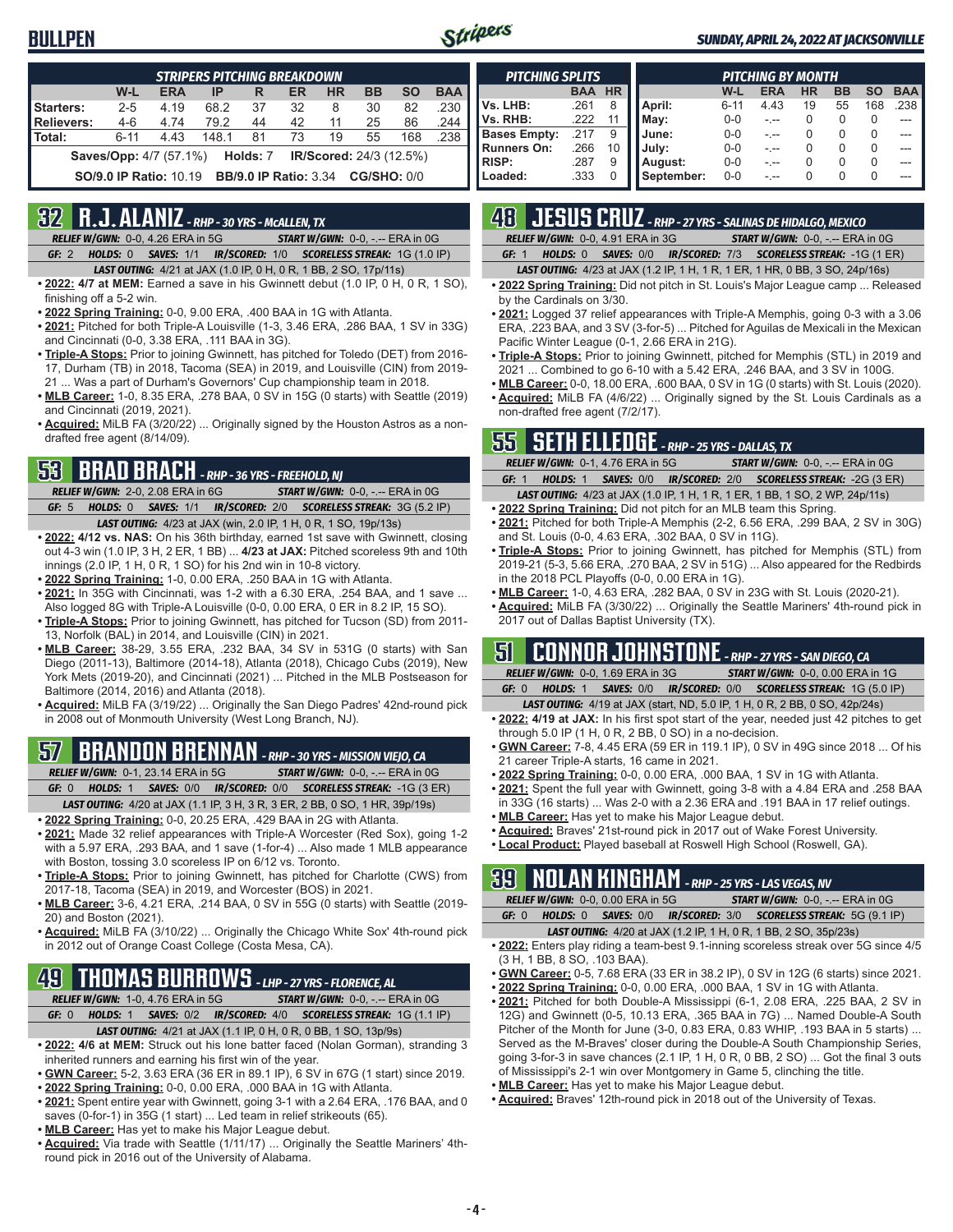## **58 DYLAN LEE** *- LHP - 27 YRS - DINUBA, CA*

- *RELIEF W/GWN:*0-1, 1.59 ERA in 5G *START W/GWN:*0-0, -.-- ERA in 0G *GF:*2 *HOLDS:*1 *SAVES:*0/0 *IR/SCORED:*2/0 *SCORELESS STREAK:*-2G (2 R, 1 ER)
- *LAST RELIEF:*4/22 at JAX (loss, 0.1 IP, 1 H, 1 R, 0 ER, 0 BB, 0 SO, 2p/2s)
- **• 2022 w/ATL:** Recalled by the Braves on 4/19, did not pitch (optioned on 4/20). **• GWN Career:** 5-2, 1.55 ERA (9 ER in 52.1 IP), 1 SV in 40G (0 starts) since 2021.
- **• 2022 Spring Training:** 0-0, 9.00 ERA, .357 BAA in 3G with Atlanta.
- **• 2021 w/GWN:** Named Stripers' Most Outstanding Reliever (5-1, 1.54 ERA, .176 BAA, 1 SV in 35G) ... Led GWN relievers (min. 30.0 IP) in BAA, ranked 2nd in ERA.
- **• 2021 w/ATL:** Made his MLB debut with the Braves, logging 2G in relief in October (0-0, 9.00 ERA, .333 BAA) ... Also made his MLB Postseason debut (0-0, 6.00 ERA, .286 BAA in 3G, 1 start) ... Started Game 4 of the World Series vs. Houston on 10/30 (ND, 0.1 IP, 1 H, 1 ER, 2 BB, 1 SO), becoming the 1st pitcher in MLB history to make his 1st career start in the World Series.
- **• MLB Career:** 0-0, 9.00 ERA, .333 BAA, 0 SV in 2G (0 starts) with Atlanta (2021). **• Acquired:** MiLB FA (4/15/21) ... Originally the Miami Marlins' 10th-round pick in 2016 out of Fresno State University.

# **56 BRANDYN SITTINGER** *- LHP - 27 YRS - ELYRIA, OH*

- *RELIEF W/GWN:*1-1, 6.75 ERA in 6G *START W/GWN:*0-0, -.-- ERA in 0G *GF:*1 *HOLDS:*1 *SAVES:*0/0 *IR/SCORED:*0/0 *SCORELESS STREAK:*-1G (3 ER)
- *LAST OUTING:*4/23 at JAX (1.1 IP, 4 H, 3 R, 3 ER, 0 BB, 1 SO, 30p/21s)
- **• 2022: 4/12 vs. NAS:** Earned his first win with Gwinnett (2.0 IP, 2 H, 0 R in 4-3 win).
- **• 2022 Spring Training:** 0-0, 11.57 ERA, .333 BAA in 3G with Atlanta.
- **• 2021:** Split time between Double-A Amarillo (0-1, 3.94 ERA, .196 BAA, 1 SV in 12G) and Triple-A Reno (1-1, 4.24 ERA, .209 BAA, 4 SV in 23G) of the Arizona organization ... Also made his MLB debut (0-1, 7.71 ERA, .294 BAA, 0 SV in 5G).
- **• Triple-A Stops:** Prior to joining Gwinnett, had only pitched with Reno in 2021.
- **• MLB Career:** 0-1, 7.71 ERA, .294 BAA, 0 SV in 5G (0 starts) with Arizona (2021).
- **• Acquired:** MiLB FA (2/20/22) ... Originally the Detroit Tigers' 17th-round pick in 2016 out of Ashland University (Ashland, OH).

# **59 MICHAEL TONKIN** *- RHP - 32 YRS - GLENDALE, CA*

*RELIEF W/GWN:*0-0, 3.86 ERA in 5G *START W/GWN:*0-0, -.-- ERA in 0G *GF:*4 *HOLDS:*0 *SAVES:*2/2 *IR/SCORED:*0/0 *SCORELESS STREAK:*1G (0.2 IP)

- *LAST OUTING:*4/21 at JAX (0.2 IP, 1 H, 0 R, 1 BB, 0 SO, 1 HBP, 33p/21s)
- **• 2022: 4/6 at MEM:** In his first outing in affiliated MiLB since 2019 (with Triple-A Reno), earned a save in his Stripers debut (1.0 IP, 1 H, 0 R, 1 SO in 5-3 win).
- **• 2022 Spring Training:** 0-0, 0.00 ERA, .000 BAA in 3G with Atlanta.
- **• 2021:** Pitched for the Long Island Ducks of the Atlantic League (2-1, 0.53 ERA, 9 SV in 16G), Tijuana of the Mexican League (2-1, 2.00 ERA in 6G), and Aguilas of the Dominican Winter League (1-0, 0.68 ERA in 13G).
- **• Triple-A Stops:** Before joining Gwinnett, pitched for Rochester (MIN) from 2013- 17, San Antonio (MIL) in 2019, and Reno (ARI) in 2019.
- **• MLB Career:** 3-3, 4.43 ERA, .269 BAA, 0 SV in 141G with Minnesota (2013-17).
- **• Acquired:** MiLB FA (1/11/22) ... Originally the Minnesota Twins' 30th-round pick in 2008 out of Palmdale High School (CA).

# **54 NICK VINCENT** *- RHP - 35 YRS - POWAY, CA*

*RELIEF W/GWN:*0-2, 10.80 ERA in 4G *START W/GWN:*0-0, 0.00 ERA in 1G *GF:*0 *HOLDS:*1 *SAVES:*0/1 *IR/SCORED:*2/0 *SCORELESS STREAK:*-1G (3 ER)

- *LAST OUTING:*4/21 at JAX (2.0 IP, 4 H, 3 R, 3 ER, 0 BB, 1 SO, 34p/25s)
- **• 2022: 4/15 vs. NAS:** In his first Triple-A start since 2008 with Portland, tossed 2.0 scoreless IP (1 H, 1 BB, 4 SO) in an eventual 2-1 win.
- **• 2022 Spring Training:** 0-0, 54.00 ERA, .714 BAA in 1G with Atlanta.
- **• 2021:** Opened the season with the Texas Rangers, pitching for Triple-A Round Rock (0-0, 4.11 ERA, .273 BAA in 15G) ... Released on 6/22 ... Signed by the Minnesota Twins on 6/23 and joined Triple-A St. Paul (3-1, 4.55 ERA, .228 BAA, 6 SV in 24G)) ... Had his contract selected on 8/10 and logged 7G for the Twins (1-0, 0.71 ERA, .146 BAA, 0 SV).
- **• Triple-A Stops:** Prior to joining Gwinnett, has pitched for 7 Triple-A teams: Portland (SD, 2008), Tucson (SD, 2012-13), El Paso (SD, 2015), Sacramento (SF, 2019), Lehigh Valley (PHI, 2019), Round Rock (TEX, 2021), and St. Paul (MIN, 2021).
- **• MLB Career:** 23-23, 3.30 ERA, .236 BAA, 7 SV in 412G with San Diego (2012-15), Seattle (2016-18), San Francisco (2019), Philadelphia (2019), Miami (2020), and Minnesota (2021).
- **• Acquired:** MiLB FA (3/16/22) ... Originally the San Diego Padres' 18th-round pick in 2008 out of Cal State Long Beach.

# **45 WILLIAM WOODS** *- RHP - 23 YRS - TRENTON, TN*

|       | <b>RELIEF W/GWN: 0-0, 0.00 ERA in 2G</b> | <b>START W/GWN: 0-0, -.-- ERA in 0G</b>                                 |
|-------|------------------------------------------|-------------------------------------------------------------------------|
| GF: 1 |                                          | <b>HOLDS: 0 SAVES: 0/0 IR/SCORED: 1/0 SCORELESS STREAK: 2G (1.2 IP)</b> |
|       |                                          | <b>LAST OUTING:</b> 4/22 at JAX (0.2 IP, 0 H, 0 R, 0 BB, 2 SO, 6p/6s)   |

- **• Prospecting:** Entering 2022, ranked the Braves' No. 21 prospect (MLB.com). **• 2022:** Opened with Mississippi, making his regular-season Double-A debut (0-1, 10.80 ERA, .318 BAA in 3G, 1 start) ... Promoted to Gwinnett on 4/19 ... **Has struck**
- **out all 5 batters faced over 2G in Triple-A debut (1.2 IP)**. **• 2022 Spring Training:** 0-0, 0.00 ERA, .167 BAA, 0 SV in 1G with Atlanta.
- **• 2021:** Limited by injury to 5 starts between the FCL Braves (0-0, 0.00 ERA, .250 BAA in 1GS) and High-A Rome (0-1, 4.66 ERA, .270 BAA in 4GS) ... Didn't make his season debut until 8/19 ... Joined Mississippi on 9/18 and made 1 start during the Double-A South Championship Series (0-1, 6.00 ERA, 2 ER in 3.0 IP, 4 H, 2 BB, 4 SO), a 14-2 loss to Montgomery in Game 4.
- **• MLB Career:** Has yet to make his Major League debut.
- **• Acquired:** Braves' 23rd-round pick in 2018 out of Dyersburg CC (TN).

|                | <b>PITCHER AWARDS &amp; HONORS</b> |              |                | <b>SCORELESS INNINGS STREAKS (15-PLUS INNINGS)</b> |              |              |  |  |  |  |  |
|----------------|------------------------------------|--------------|----------------|----------------------------------------------------|--------------|--------------|--|--|--|--|--|
| <b>Pitcher</b> | <b>Award/Date</b>                  | <b>Stats</b> | <b>Pitcher</b> | Length                                             | <b>Dates</b> | <b>Stats</b> |  |  |  |  |  |
|                |                                    |              |                |                                                    |              |              |  |  |  |  |  |
|                |                                    |              |                |                                                    |              |              |  |  |  |  |  |
|                |                                    |              |                |                                                    |              |              |  |  |  |  |  |
|                |                                    |              |                |                                                    |              |              |  |  |  |  |  |
|                |                                    |              |                |                                                    |              |              |  |  |  |  |  |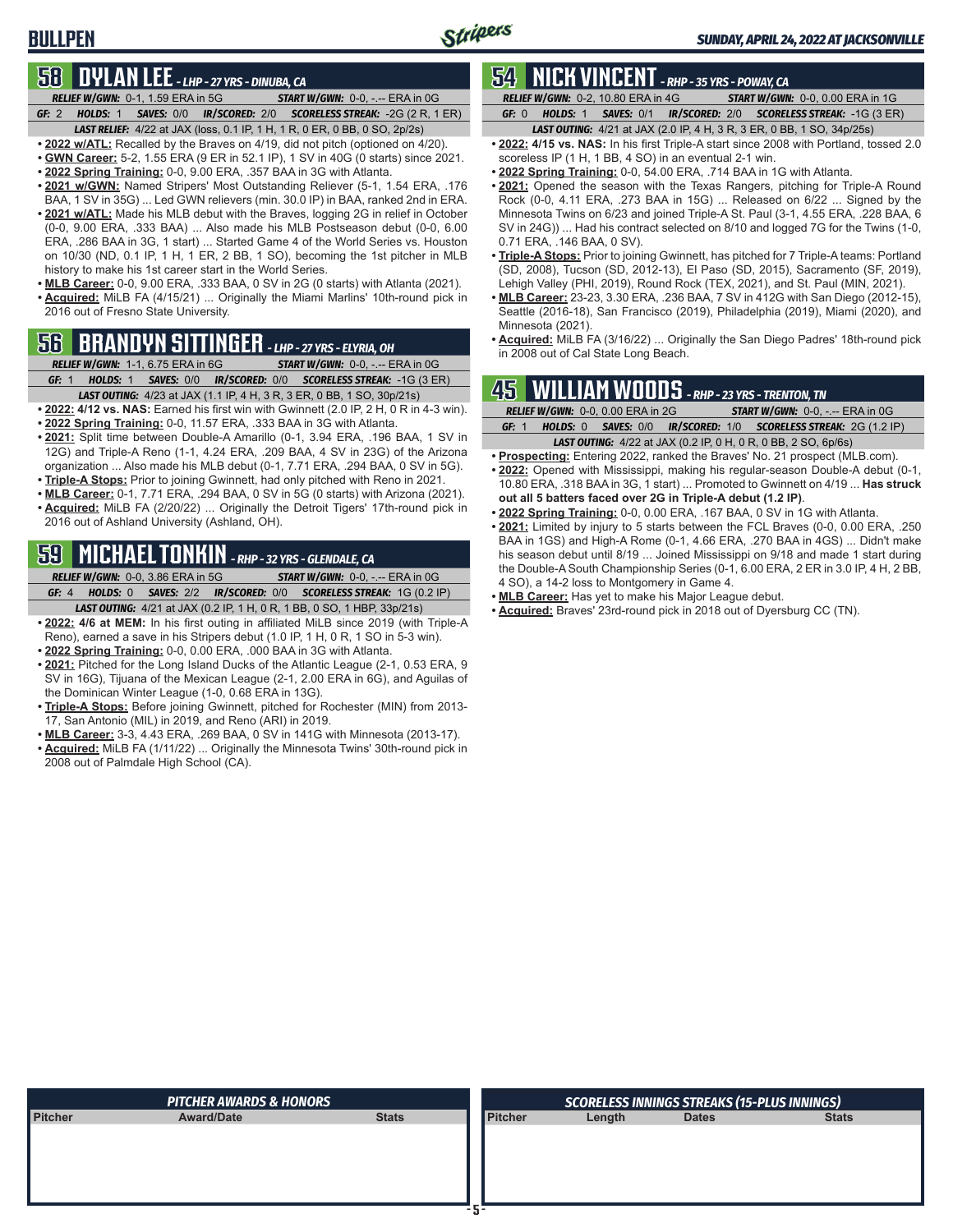| <b>BATTERS</b> |  | Stripers                                                                            |  |                        |  |  |  | <b>SUNDAY, APRIL 24, 2022 AT JACKSONVILLE</b> |      |
|----------------|--|-------------------------------------------------------------------------------------|--|------------------------|--|--|--|-----------------------------------------------|------|
| TOTAL:         |  | .223, 15 HR, 658 OPS RISP: .230, 4 HR, 658 OPS RUNS/INNING: 1 2 3 4 5 6 7 8 9 X TOT |  |                        |  |  |  |                                               |      |
| Vs. LHP:       |  | 209, 4 HR, 666 OPS RISP/20: 288, 1 HR, 708 OPS Stripers: 8 9 16 2 5 2 3 5 5 2 57    |  |                        |  |  |  |                                               |      |
| Vs. RHP:       |  | 229, 11 HR, .656 OPS <i>LOADED</i> : 111, 0 HR, .422 OPS <b>Opponents:</b>          |  | 14 3 10 4 14 10 11 9 5 |  |  |  |                                               | 81 I |

|           | <b>HOME RUNS</b><br><b>MULTI-GAMES</b> |    |                          |              |      |  |                |          |                                               |            |                |           |
|-----------|----------------------------------------|----|--------------------------|--------------|------|--|----------------|----------|-----------------------------------------------|------------|----------------|-----------|
| Player    | 1R                                     | 2R | 3R                       | GS           | Tot. |  | Off LH Off RH  | Team W-L | <b>Last HR with Gwinnett (Regular Season)</b> | <b>Hit</b> | <b>RBI</b>     | <b>HR</b> |
| Acuña Jr. |                                        |    |                          |              |      |  |                | $0 - 0$  | 4/17/18 vs. SWB, 2R (LH Josh Rogers)          |            | -              |           |
| Casteel   | 3                                      |    | $\overline{\phantom{a}}$ | ۰            | 3    |  | $\overline{2}$ | $1 - 2$  | 4/23/22 at JAX. 1R (RH Jeff Brigham)          |            | -              |           |
| Contreras | ۰.                                     |    | -                        | -            |      |  |                | $0 - 0$  | 9/7/21 at COL, 1R (LH Kirk McCarty)           | 2          |                |           |
| Dean      |                                        |    |                          |              |      |  |                | $0 - 0$  |                                               | C          |                |           |
| Demeritte | -                                      |    |                          |              | 2    |  | 2              | $0 - 2$  | 4/14/22 vs. NAS. 2R (RH Jason Alexander)      | 3          | $\overline{2}$ |           |
| DeShields |                                        |    |                          |              |      |  |                | $0 - 0$  |                                               | 2          | -              |           |
| Goins     |                                        |    |                          |              |      |  |                | $0 - 0$  | 9/14/21 vs. NAS, 1R (RH Josh Lindblom)        |            | -              |           |
| Gonzalez  |                                        |    | $\overline{\phantom{a}}$ |              |      |  |                | $0 - 0$  |                                               | 2          |                |           |
| Gosselin  |                                        |    | $\overline{\phantom{a}}$ |              |      |  |                | $1 - 0$  | 4/23/22 at JAX, 2R (RH Huascar Brazoban)      | 3          |                |           |
| Jenista   | 3                                      |    | $\overline{\phantom{a}}$ |              |      |  | 3              | $3-0$    | 4/12/22 vs. NAS, 1R (LH Rex Brothers)         | 3          | $\mathcal{P}$  |           |
| Nogowski  | ۰.                                     |    | $\overline{\phantom{a}}$ |              |      |  |                | $1 - 0$  | 4/12/22 vs. NAS, 2R (RH Caleb Boushley)       |            |                |           |
| Shewmake  |                                        |    |                          |              |      |  |                | $1 - 0$  | 4/6/22 at MEM. 1R (LH Matthew Liberatore)     | 3          |                |           |
| Tromp     |                                        |    |                          |              |      |  |                | $0 - 1$  | 4/5/22 at MEM, 1R (RH T.J. Zeuch)             |            | -              |           |
| Tucker    |                                        | ۰  | $\overline{\phantom{a}}$ |              |      |  |                | $0 - 0$  |                                               | ∩          |                |           |
| Valaika   |                                        | 2  |                          |              | 2    |  |                | $2 - 0$  | 4/7/22 at MEM, 2R (RH Johan Oviedo)           |            | 3              |           |
| Total:    | 8                                      | 6  |                          | $\mathbf{0}$ | 15   |  |                |          |                                               |            |                |           |

**Back-to-Back Homers (1x) Leadoff (Game) Homers (0x): Walk-Off Homers (0x): Walk-Off Homers (0x): None None** Nogowski (2R) / Jenista, 4/12 vs. NAS (2nd Inning)

# **13 RONALD ACUNA JR.** *- OF - 24 YRS - LA GUAIRA, VENEZUELA*

*SEASON WITH GWN:*.417, 0 HR, 1 RBI, 2 SB, 1.088 OPS *HIT STREAK:* 2G (4-6) *4/23 at JAX:*2-3, R, RBI, 3 BB *JAX SERIES:* .417 (5-12), RBI, 2 SB

- **• Rehab Assignment:** On Atlanta's 10-day IL (recovering from right ACL tear) ... Joined Gwinnett on 4/19 ... In 4G, has played RF twice, has been DH twice.
- **• GWN Career:** .310 (100-for-323), 17 2B, 2 3B, 10 HR, 50 R, 37 RBI, 18 SB, .842 OPS in 81G from 2017-18 and 2022 ... Won IL Player of the Week on 8/20/17 and IL Player of the Month for August 2017.
- **• 2021:** Limited to 82G with Atlanta ... Batted .283 (19 2B, 1 3B, 24 HR, 52 RBI, 17 SB, .990 OPS) prior to suffering right ACL tear on 7/10 at Miami ... Was an NL All-Star for the 2nd time in his career (DNP).
- **• MLB Career:** .281, 78 2B, 7 3B, 105 HR, 246 RBI, 78 SB, .925 OPS in 395G with Atlanta (2018-21) ... Named NL Rookie of the Year (2018), an NL All-Star (2019, 2021) and NL Silver Slugger (2019, 2020).
- **• Acquired:** NDFA (7/2/14) out of La Guaira, Venezuela.
- **• MiLB Accolades:** In the same season he debuted with Gwinnett (2017), named the *Baseball America* Minor League Player of the Year, USA Today Minor League Player of the Year, and MLBPipeline.com Hitter of the Year (.325, 31 2B, 8 3B, 21 HR, 88 R, 82 RBI, 44 SB, .896 OPS in 139G with FLA, MIS, GWN).

# **9 RYAN CASTEEL** *- C - 30 YRS - CHATTANOOGA, TN*

*SEASON WITH GWN:*.167, 3 HR, 3 RBI, 0 SB, .742 OPS *HIT STREAK:* 1G (2-5)

- *4/23 at JAX:*2-5, HR, 2 R, RBI *JAX SERIES:* .250 (2-8), HR, RBI **• 2022:** Of his 4 hits, 3 are solo homers (4/9 at MEM, 4/14 vs. NAS, 4/23 at JAX).
- **• GWN Career:** .217 (39-for-180), 6 2B, 0 3B, 11 HR, 31 RBI in 75G since 2021.
- **• 2021:** Spent the entire year with Gwinnett, batting .224 (6 2B, 8 HR, 13 R, 28 RBI, .716 OPS) in 68G ... Led the club in pinch-hit at-bats (28) and hits with the bases loaded (4-for-6, .667, 2 2B, 1 HR, 12 RBI, 2.125 OPS).
- **• Triple-A Stops:** Prior to Gwinnett, played for Albuquerque (COL) from 2015-16.
- **• MLB Career:** Has yet to make his Major League debut.
- **• Acquired:** MiLB FA (11/29/21) ... On his 3rd contract with Atlanta (also signed on 1/24/19 and 3/14/21) ... Originally the Colorado Rockies' 17th-round pick in 2010 out of Cleveland State Community College (Cleveland, TN).

# **24 WILLIAM CONTRERAS** *- C - 24 YRS - PUERTO CABELLO, VZ*

*SEASON WITH GWN:*.231, 0 HR, 6 RBI, 0 SB, .550 OPS *HIT STREAK:* 3G (5-14) *4/23 at JAX:*2-6, RBI *JAX SERIES:* .227 (5-22), 2 RBI

- **• 2022 w/GWN: 4/15 vs. NAS:** Notched RBI double in 8th of 2-1 win, his 3rd career last-at-bat GWRBI with Gwinnett.
- **• GWN Career:** .278 (54-for-194), 10 2B, 0 3B, 9 HR, 35 RBI, 0 SB, .809 OPS in 54G since 2021.
- **• 2022 w/ATL:** Played in 1G (0-for-4) before being optioned on 4/12.
- **• 2021 w/GWN:** Made his Triple-A debut, batting .290 (8 2B, 9 HR, 26 R, 29 RBI, .873 OPS) in 44G ... Hit safely in 31 of 44G, posting 11 multi-hit efforts ... Named Triple-A East Player of the Week for 7/13-7/18 (.462, 3 HR, 12 RBI, 1.440 OPS). **• 2021 w/ATL:** Recalled 4 times by the Braves, hit .215 (4 2B, 1 3B, 8 HR, 19 R,
- 23 RBI, .702 OPS) in 52G ... Played in 1G during the Postseason (.000, 0-for-1). **• MLB Career:** .220, 5 2B, 1 3B, 8 HR, 24 RBI, 0 SB in 57G with Atlanta (2020-22).
- **• Acquired:** NDFA (2/1/15) out of Puerto Cabello, Venezuela ... Older brother is
- Chicago Cubs' C Willson Contreras.

## **15 JUSTIN DEAN** *- OF - 25 YRS - MAULDIN, SC*

*SEASON WITH GWN:*.220, 0 HR, 3 RBI, 3 SB, .511 OPS *HIT STREAK:* 2G (2-8) *4/23 at JAX:*1-4, SF, R, 2 RBI *JAX SERIES:* .167 (2-12), 2 RBI

- **• 2022: 4/7 at MEM:** Notched his first career Triple-A hit and steal (1-for-3) ... **4/19 at JAX:** Threw out runners at 2B and 3B for 2 outfield assists (#4-5 total), his 2nd assist was No. 1 on SportsCenter's Top 10 Plays.
- **• 2021:** Spent the entire year with Double-A Mississippi, batting .237 (14 2B, 4 3B, 8 HR, 60 R, 34 RBI, 29 SB, .709 OPS) in 99G ... In the Double-A South Championship Series, hit .333 (2 2B, 6 R, 2 RBI, 2 SB) in 5G.
- **• Triple-A Stops:** Is making his Triple-A debut in 2022.
- **• MLB Career:** Has yet to make his Major League debut.
- **• Award Winner:** Was Class-A Rome's Player of the Year in 2019 (.284, 18 2B, 9 3B, 9 HR, 85 R, 46 RBI, 47 SB, .817 OPS in 109G).
- **• Acquired:** Braves' 17th-round pick in 2018 out of Lenoir-Rhyne University (NC).

#### **26 DELINO DESHIELDS JR.** *- OF - 29 YRS - EASTON, MD SEASON WITH GWN:*.219, 0 HR, 1 RBI, 4 SB, .656 OPS *HIT STREAK:* 1G (1-4)

- *4/23 at JAX:*1-4, R *JAX SERIES:* .182 (2-11), 3 SB
- **• 2022 Spring Training:** .125 (1-for-8) in 4G with Miami ... Released on 4/3.
- **• 2021:** Played in the Texas, Boston, and Cincinnati organizations ... Spent time with both Round Rock (TEX) and Worcester (BOS) in Triple-A (.252, 13 2B, 2 3B, 6 HR, 22 RBI, 21 SB in 84G) ... Finished the season in the Majors with the Reds (.255, 5 2B, 1 HR, 6 RBI, 2 SB in 25G).
- **• Triple-A Stops:** Prior to joining Gwinnett, played for Round Rock (TEX, 2015-16, 2018, 2021), Nashville (TEX, 2019), and Worcester (BOS, 2021).
- **• MLB Career:** .246, 81 2B, 19 3B, 19 HR, 139 RBI, 111 SB in 601G with Texas (2015-19), Cleveland (2020), and Cincinnati (2021) ... Played for Texas (2015) and Cleveland (2020) in MLB Postseason (.290, 3 2B, 2 RBI, 1 SB in 7G).
- **• Acquired:** MiLB FA (4/5/22) ... Originally the Texas Rangers' 1st-round pick (3rd overall) in 2014 out of Woodward Academy (College Park, GA).
- **• Bloodlines:** Is the son of Delino DeShields, 13-year MLB infielder (MON, LAD, STL, BAL, CHC) from 1990-2002 ... Finished 2nd in NL R.O.Y. voting in 1990.

# **1 RYAN GOINS** *- INF - 34 YRS - TEMPLE, TX*

- *SEASON WITH GWN:*.075, 0 HR, 0 RBI, 0 SB, .150 OPS *HIT STREAK:* 1G (1-4)
- *4/23 at JAX:*DNP *JAX SERIES:* .167 (1-6) **• GWN Career:** .215 (73-for-340), 9 2B, 1 3B, 6 HR, 35 RBI in 102G since 2021.
- **• 2022 Spring Training:** .188 (3-for-16, 1 2B, 1 R, 1 RBI) in 11G with Atlanta.
- **• 2021:** Spent the entire year with Gwinnett, batting .233 (9 2B, 1 3B, 6 HR, 27 R, 35 RBI, 3 SB, .635 OPS) in 91G.
- **• Triple-A Stops:** Prior to joining Gwinnett, played for Buffalo (TOR) from 2013-16, Lehigh Valley (PHI) in 2018, and Charlotte (CWS) in 2019 ... Was an International League Midseason All-Star with Charlotte in 2019.
- **• MLB Career:** .228, 71 2B, 12 3B, 22 HR, 158 RBI in 555G with Toronto (2013-17), Kansas City (2018), Chicago White Sox (2019-20) ... Played for Toronto in 2015- 16 Postseasons (.146, 1 HR, 5 RBI in 14G).
- **• Acquired:** MiLB FA (3/13/22), his 2nd deal with Atlanta (also signed on 2/25/21) Originally the Toronto Blue Jays' 4th-round pick in 2009 out of Dallas Baptist University (Dallas, TX).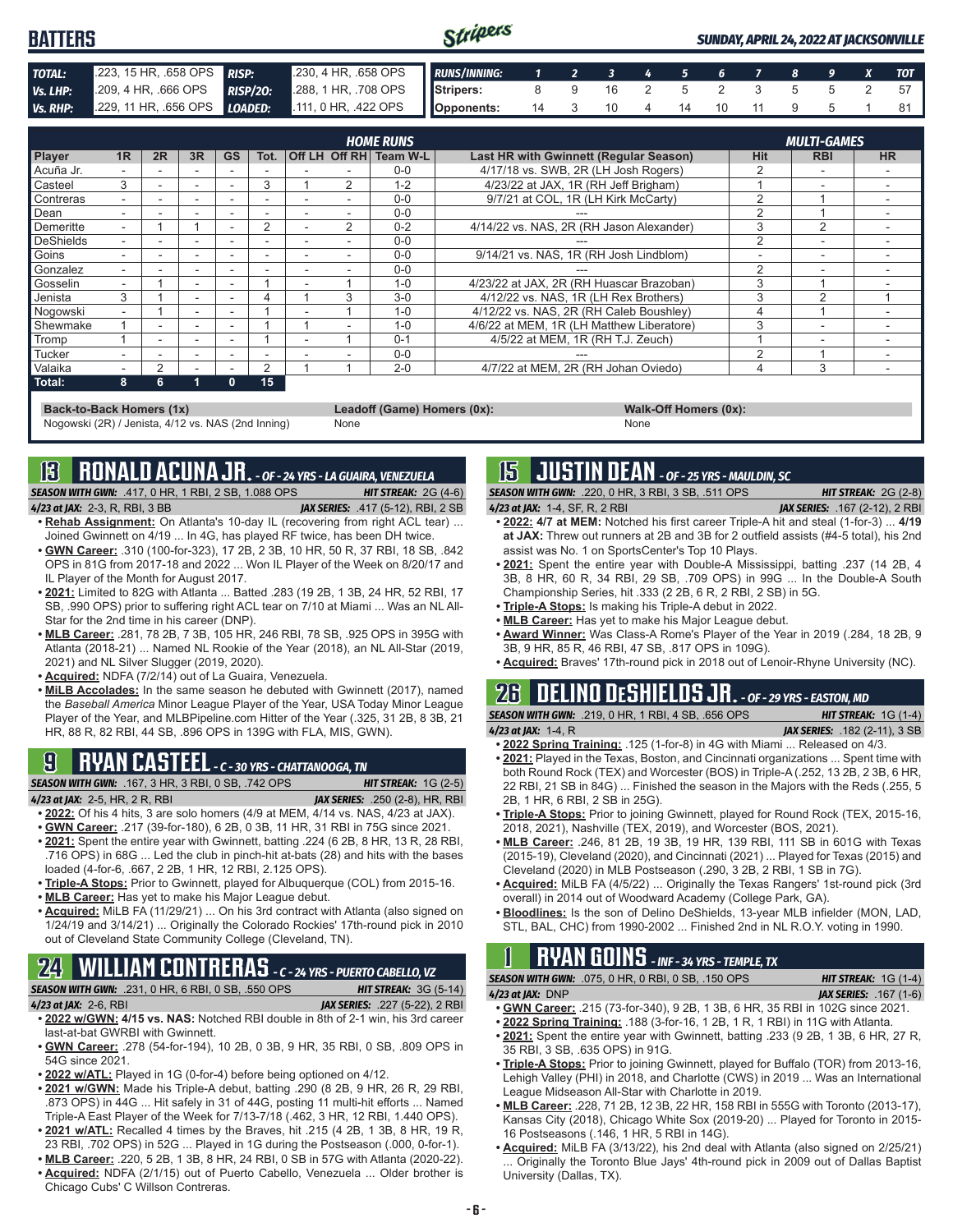#### **5 PHIL GOSSELIN** *- INF - 33 YRS - BRYN MAWR, PA SEASON WITH GWN:*.260, 1 HR, 6 RBI, 0 SB, .745 OPS *HIT STREAK:* 2G (3-9)

*4/23 at JAX:*1-4, HR, 2 R, 3 RBI, BB *JAX SERIES:* .267 (4-15), HR, 5 RBI

**BATTERS**

- **• 2022: 4/5-4/20:** Posted a team-best 11-game on-base streak (.263, 10-for-38, 8 BB, .396 OBP) ... **4/23 at JAX:** Blasted a 2-run HR (1), his first with Gwinnett since 8/25/18 at CLT, went 1-for-4 with season-high 3 RBI.
- **• GWN Career:** .293 (268-for-914), 52 2B, 9 3B, 13 HR, 88 RBI, 7 SB in 249G from 2013-14, 2018, and 2022 ... Set Gwinnett record for single-season batting average in 2014 (.344), earning team MVP and IL Postseason All-Star honors.
- **• 2022 Spring Training:** .125 (1-for-8) in 4G with Atlanta.
- **• 2021:** Spent the entire year with the LA Angels, batting .261 (14 2B, 7 HR, 47 RBI, 4 SB) in 104G ... His 90 hits were an MLB career high.
- **• Triple-A Stops:** In addition to Gwinnett, has also played for Reno (ARI) in 2015), Round Rock (TEX) in 2017, Indianapolis (PIT) in 2017, Louisville (CIN) in 2018), and Lehigh Valley (PHI) in 2019.
- **• MLB Career:** .261, 49 2B, 2 3B, 17 HR, 101 RBI, 11 SB in 463G with Atlanta (2013-15), Arizona (2015-16), Texas (2017), Pittsburgh (2017), Cincinnati (2018), Philadelphia (2019-20), and LA Angels (2021).
- **• Acquired:** MiLB FA (3/19/22) ... Originally the Atlanta Braves' 5th-round pick in 2010 out of the University of Virginia ... Traded to Arizona in the deal that brought in RHP Touki Toussaint (6/20/15).

# **18 GREYSON JENISTA** *- OF - 25 YRS - LAWRENCE, KS*

|                  | <b>SEASON WITH GWN:</b> .216, 4 HR, 5 RBI, 0 SB, .834 OPS | <b>HIT STREAK: -5G (0-16)</b>  |
|------------------|-----------------------------------------------------------|--------------------------------|
| 4/23 at JAX: DNP |                                                           | <b>JAX SERIES: .000 (0-10)</b> |

- **• IL Leaderboard:** Entering 4/24, ranks among IL Top 10 in homers (T-8th, 4).
- **• 2022: 4/7 at MEM:** Tallied his first career Triple-A hit and RBI with a solo homer to deep CF (2-for-4, RBI) ... **4/12 vs. NAS:** Notched his 2nd career multi-homer game (1st in Triple-A) with pair of solo blasts (#3-4, 2-for-3, 2 RBI).
- **• 2022 Spring Training:** .000 (0-for-6, 1 RBI) in 4G with Atlanta.
- **• 2021:** Spent the entire year with Double-A Mississippi, batting .216 (7 2B, 2 3B, 19 HR, 45 R, 42 RBI, 7 SB, .808 OPS) in 89G ... Ranked among Double-A South leaders in homers (6th), walks (7th, 51), slugging (10th, .465), and OPS (10th) ... In the Double-A South Championship Series, hit .167 (3 HR, 3 RBI) in 5G ... His solo homer in Game 5 on 9/26 vs. Montgomery was the difference in a 2-1 win. **• Triple-A Stops:** Is making his Triple-A debut in 2022.
- **• MLB Career:** Has yet to make his Major League debut.
- **• Acquired:** Braves' 2nd-round pick in 2018 out of Wichita State University (KS).

# **28 JOHN NOGOWSKI** *- INF - 29 YRS - TALLAHASSEE, FL*

*SEASON WITH GWN:*.217, 1 HR, 5 RBI, 2 SB, .634 OPS *HIT STREAK:* 1G (2-5) *4/23 at JAX:*2-5, R *JAX SERIES:* .167 (2-12)

- **• 2022: 4/12 vs. NAS:** Belted Gwinnett's first homer at Coolray Field this year (2 run, off RHP Caleb Boushley), finished 2-for-3 with 2 RBI.
- **• 2022 Spring Training:** .294 (5-for-17, 1 2B, 3 R, 4 RBI) in 9G with Atlanta.
- **• 2021:** Played for 3 different Triple-A Teams (Memphis, Indianapolis, Sacramento) and 2 different MLB teams (St. Louis, Pittsburgh) ... Combined to bat .211 (7 2B, 6 HR, 29 RBI, 6 SB) in 64G in MiLB ... In 52G in MLB, hit .233 (7 2B, 1 HR, 14 RBI).
- **• Triple-A Stops:** Prior to joining Gwinnett, has played for Memphis (STL) in 2019 and 2021, Indianapolis (PIT) in 2021, and Sacramento (SF) in 2021.
- **• MLB Career:** .233, 7 2B, 0 3B, 1 HR, 14 RBI, 0 SB in 52G with St. Louis (2020-21) and Pittsburgh (2021).
- **• Acquired:** Claimed from San Francisco in the 2021 Rule 5 Draft ... Originally the Oakland Athletics' 34th-round pick in 2014 out of Florida State University.

# **8 BRADEN SHEWMAKE** *- INF - 24 YRS - WYLIE, TX*

*SEASON WITH GWN:*.289, 1 HR, 1 RBI, 1 SB, .684 OPS *HIT STREAK:* 3G (4-11)

*4/23 at JAX:*PR, 0-0, R *JAX SERIES:* .267 (4-15)

- **• Prospecting:** Entering 2022, ranked the Braves' No. 6 prospect by MLB.com. **• 2022: 4/5 at MEM:** Went 2-for-4 with a stolen base in his Triple-A debut ... **4/6 at MEM:** Blasted his first career Triple-A homer (solo) in 3-for-5 effort.
- **• 2022 Spring Training:** .000 (0-for-9, 1 R, 1 RBI) in 5G with Atlanta.
- **• 2021:** Spent the entire year with Double-A Mississippi, batting .228 (14 2B, 3 3B, 12 HR, 40 R, 40 RBI, 4 SB, .672 OPS) in 83G ... In the Double-A South Championship Series, hit .100 (2 R, 1 RBI) in 5G ... Named by MiLB.com as a Braves Organization All-Star.
- **• Triple-A Stops:** Is making his Triple-A debut in 2022.
- **• MLB Career:** Has yet to make his Major League debut.
- **• Acquired:** Braves' 1st-round pick (21st overall) in 2019 out of Texas A&M.

# **14 CHADWICK TROMP** *- C - 26 YRS - ORANJESTAD, ARUBA*

| <b>SEASON WITH GWN: .278, 1 HR, 1 RBI, 0 SB, .816 OPS</b> | <b>HIT STREAK:</b> $-1G(0-4)$  |
|-----------------------------------------------------------|--------------------------------|
| $4/23$ at JAX: DNP                                        | <b>JAX SERIES:</b> $.000(0-4)$ |
|                                                           |                                |

- **• 2022: 4/5 at MEM:** Tallied Gwinnett's first homer and RBI of the year (solo, off T.J. Zeuch) in 2-1 loss (2-for-4) ... DFA'd by Atlanta on 4/12, outrighted on 4/19.
- **• GWN Career:** .229 (8-for-35), 1 2B, 0 3B, 1 HR, 1 RBI, 0 SB in 10G since 2021.
	- **• 2022 Spring Training:** .400 (2-for-5, 1 2B, 2 R) in 4G with Atlanta.
	- **• 2021:** Played 55G with Triple-A Sacramento (.224, 12 2B, 6 HR, 24 RBI) and 9G with San Francisco (.222, 1 HR, 2 RBI) ... DFA'd on 9/18, claimed by Atlanta on 9/21 ... Joined Gwinnett and hit .176 (0 XBH, 0 RBI) in 5G.
	- **• Triple-A Stops:** Prior to joining Gwinnett, has played for Louisville (CIN) in 2015 and 2018-19, and Sacramento (SF) in 2021.
	- **• MLB Career:** .215, 1 2B, 0 3B, 5 HR, 12 RBI, 0 SB in 33G with San Francisco (2020-21).
	- **• Acquired:** Claimed off waivers from San Francisco (9/21/21) ... Originally signed by the Cincinnati Reds as a NDFA (1/24/13) out of Aruba.

# **17 PRESTON TUCKER** *- OF - 31 YRS - TAMPA, FL*

|                  | <b>SEASON WITH GWN:</b> .258, 0 HR, 3 RBI, 0 SB, .782 OPS ' | <b>HIT STREAK:</b> $3G(4-11)$         |
|------------------|-------------------------------------------------------------|---------------------------------------|
| 4/23 at JAX: DNP |                                                             | <b>JAX SERIES:</b> .364 (4-11), 2 RBI |

- **• 2022: 4/9 at MEM:** In his first affiliated game since 5/7/19 with Triple-A Charlotte, went 2-for-3 (2B, R, RBI).
- **• GWN Career:** .253 (23-for-91), 8 2B, 1 3B, 0 HR, 9 RBI in 26G since 2018.
- **• 2021:** Played for Kia of the KBO (.237, 24 2B, 1 3B, 9 HR, 59 RBI in 127G), his 3rd-straight season with the club (hit .284 with 50 HR in 364G from 2019-21).
- **• Triple-A Stops:** Has played for 5 teams in all, including Oklahoma City (HOU, 2014), Fresno (HOU, 2015-17), Gwinnett (ATL, 2018), Louisville (CIN, 2018), and Charlotte (CWS, 2019).
- **• MLB Career:** .222, 38 2B, 1 3B, 23 HR, 68 RBI in 243G with Houston (2015-16), Cincinnati (2018), and Atlanta (.240, 4 HR, 22 RBI in 80G in 2018) ... Played in the 2015 MLB Postseason with Houston (0-for-2 in 3G).
- **• Acquired:** MiLB FA (3/31/22) ... Is 2nd stint with Atlanta (2018) ... Originally the Houston Astros' 7th-round pick in 2012 out of the University of Florida.

# **4 PAT VALAIKA** *- INF - 29 YRS - VALENCIA, CA*

*SEASON WITH GWN:*.246, 2 HR, 9 RBI, 1 SB, .727 OPS *HIT STREAK:* 1G (1-6)

- *4/23 at JAX:*1-6, 2B, R *JAX SERIES:* .071 (1-14)
- **• 2022: 4/6 at MEM:** Crushed go-ahead 2-run HR (1) in 5-3 win (2-for-5, 2 RBI) ... **4/7 at MEM:** Fell triple shy of the cycle (3-for-4, 2-run HR, 3 RBI) in 5-2 win.
- **• 2022 Spring Training:** .300 (3-for-10, 1 2B, 1 HR, 2 R, 3 RBI) in 7G with Atlanta. **• 2021:** Split the year between Baltimore (.201, 8 2B, 5 HR, 25 RBI, 1 SB in 91G)
- and Triple-A Norfolk (.225, 1 2B, 2 HR, 7 RBI in 22G).
- **• Triple-A Stops:** Prior to joining Gwinnett, has played for Albuquerque (COL) from 2016-19 and Norfolk (BAL) in 2021 ... Pacific Coast League All-Star in 2019.
- **• MLB Career:** .221, 34 2B, 1 3B, 30 HR, 92 RBI, 1 SB in 374G with Colorado (2016-19) and Baltimore (2020-21) ... Played in the MLB Postseason with the Rockies in 2017 and 2018 (.500, 1-for-2, 1 2B in 2G).
- **• Acquired:** MiLB FA (3/18/22) ... Originally the Colorado Rockies' 9th-round pick in 2013 out of UCLA.

| <b>STRIPERS BATTING BY MONTH</b> |            |    |    |    |           |            |           |            |            |            |
|----------------------------------|------------|----|----|----|-----------|------------|-----------|------------|------------|------------|
|                                  | <b>AVG</b> | G  | 2B | 3B | <b>HR</b> | <b>RBI</b> | <b>SB</b> | <b>OBP</b> | <b>SLG</b> | <b>OPS</b> |
| April:                           | .223       | 17 | 26 | 3  | 15        | 54         | 15        | .296       | .362       | .658       |
| $\blacksquare$ May:              |            |    |    |    |           |            |           |            |            |            |
| June:                            |            |    |    |    |           |            |           |            |            |            |
| <b>July</b>                      |            |    |    |    |           |            |           |            |            |            |
| August:                          |            |    |    |    |           |            |           |            |            |            |
| September:                       |            |    |    |    |           |            |           |            |            |            |
|                                  |            |    |    |    |           |            |           |            |            |            |

| <b>PINCH HITTERS</b> |      |    |          |   |          |          |           |            |           |           |
|----------------------|------|----|----------|---|----------|----------|-----------|------------|-----------|-----------|
| Player               | AVG. | AB | R        | н | 2B       | 3B       | <b>HR</b> | <b>RBI</b> | <b>BB</b> | <b>SO</b> |
| Jenista              | .000 |    | $\Omega$ | 0 | $\Omega$ | 0        | $\Omega$  | 0          | 0         |           |
|                      |      |    |          |   |          |          |           |            |           |           |
|                      |      |    |          |   |          |          |           |            |           |           |
|                      |      |    |          |   |          |          |           |            |           |           |
|                      |      |    |          |   |          |          |           |            |           |           |
|                      |      |    |          |   |          |          |           |            |           |           |
| Totals:              | .000 | 4  | 0        | 0 | 0        | $\Omega$ | 0         | 0          | ŋ         |           |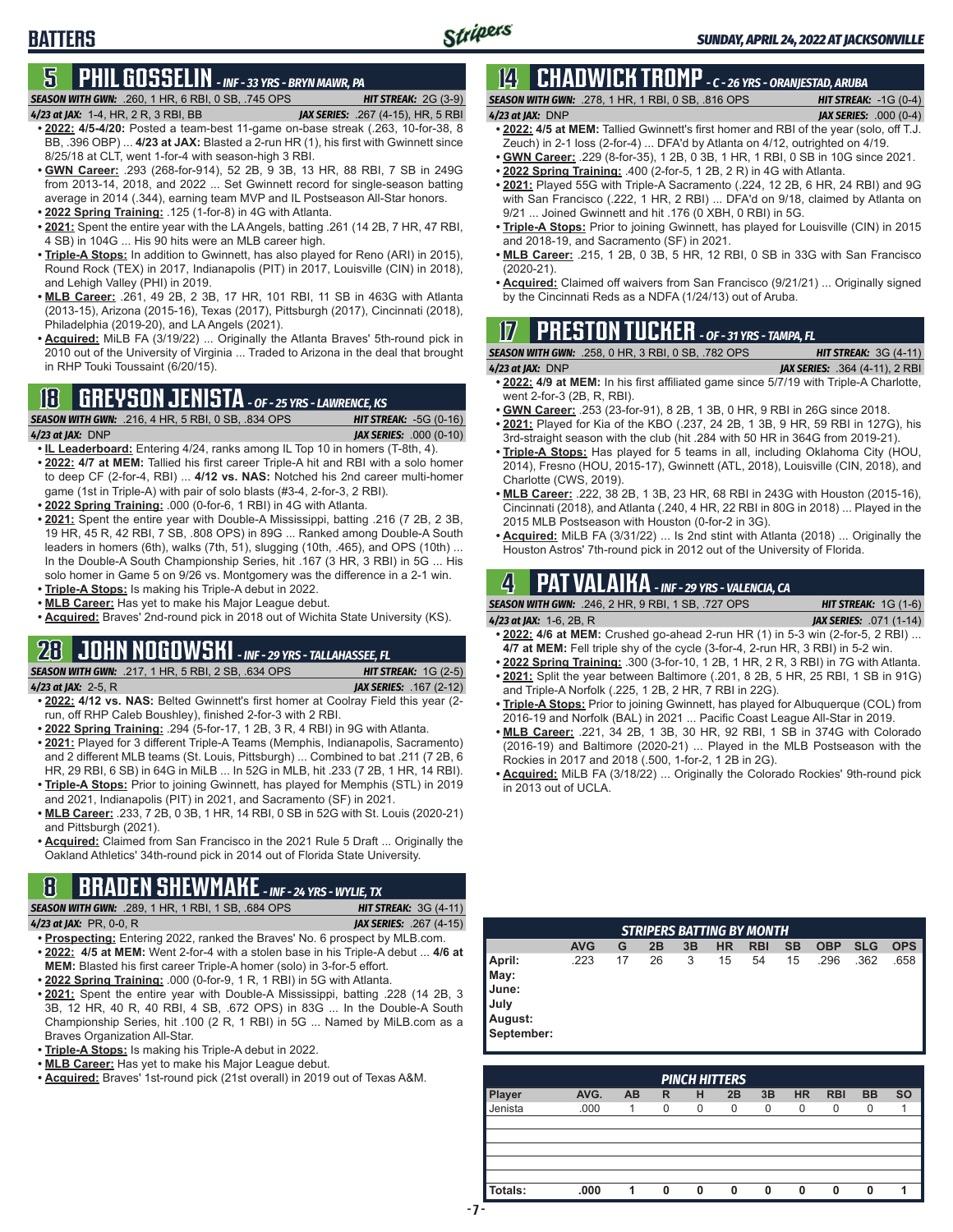## **SEASON SUMMARY**



#### **TEAM HIGHS & LOWS**

| <b>OFFENSE:</b>  |  |
|------------------|--|
|                  |  |
|                  |  |
|                  |  |
|                  |  |
|                  |  |
|                  |  |
|                  |  |
|                  |  |
|                  |  |
|                  |  |
|                  |  |
|                  |  |
|                  |  |
|                  |  |
|                  |  |
|                  |  |
|                  |  |
| <b>PITCHING:</b> |  |
|                  |  |

Most Walks, Game ......................................................................6 (4/6 at Memphis) Most Runs Allowed, Inning .................................... 7 (8th Inning, 4/13 vs. Nashville) Most Runs Allowed, Game .................................................... 10 (4/16 vs. Nashville) Fewest Runs Allowed, Game .................................................. 1 (4/15 vs. Nashville) Most Hits Allowed, Game ......................................12 (3x, last: 4/23 at Jacksonville) Fewest Hits Allowed, Game ....................................5 (5x, last: 4/22 at Jacksonville) Most Home Runs Allowed, Game ...........................3 (3x, last: 4/20 at Jacksonville) Most Hit Batsmen, Game ........................................2 (3x, last: 4/20 at Jacksonville) Most Wild Pitches, Game .....................................................3 (4/23 at Jacksonville)

Most Double Plays Turned, Game .......................................3 (4/19 at Jacksonville) Most Triple Plays Turned, Game ...................................................................... None Most Errors, Game ..................................................1 (7x, last; 4/21 at Jacksonville) Most Stolen Bases Allowed, Game .........................3 (3x, last: 4/23 at Jacksonville) Most Caught Stealing, Game ..................................1 (3x, last: 4/23 at Jacksonville)

#### **INDIVIDUAL HIGHS & LOWS**

| . |  |
|---|--|
|   |  |
|   |  |
|   |  |
|   |  |
|   |  |
|   |  |
|   |  |
|   |  |
|   |  |
|   |  |
|   |  |
|   |  |
|   |  |
|   |  |

#### **PITCHING (GAME):**

**HITTING (GAME):**

| None |
|------|
|      |

#### **DEFENSE (GAME):**

#### **STREAKS**

| OFFENSIVE (LONGEST IN 2022 ONLY): |  |  |
|-----------------------------------|--|--|
|-----------------------------------|--|--|

#### **PITCHING (LONGEST IN 2022 ONLY):**

#### **LAST TIME IT HAPPENED (GWINNETT REGULAR-SEASON HISTORY)**

#### **TEAM OFFENSE:**

| <u>IEAM UFFENSE.</u>  |                                                                    |
|-----------------------|--------------------------------------------------------------------|
|                       |                                                                    |
|                       |                                                                    |
|                       |                                                                    |
|                       |                                                                    |
|                       |                                                                    |
|                       |                                                                    |
|                       |                                                                    |
|                       |                                                                    |
|                       |                                                                    |
|                       |                                                                    |
|                       |                                                                    |
|                       |                                                                    |
|                       |                                                                    |
|                       |                                                                    |
|                       |                                                                    |
| <b>TEAM PITCHING:</b> |                                                                    |
|                       |                                                                    |
|                       |                                                                    |
|                       |                                                                    |
|                       |                                                                    |
|                       |                                                                    |
|                       |                                                                    |
|                       |                                                                    |
|                       |                                                                    |
| <b>TEAM DEFENSE:</b>  |                                                                    |
|                       | Turn a Triple Play 6/5/21 vs. Jacksonville (Camargo-Kipnis-Snider) |
|                       |                                                                    |
|                       |                                                                    |
| .                     |                                                                    |

#### **TEAM MISCELLANEOUS:**

| 21-Run Margin of Defeat…………………………………7/13/12 at Louisville (Lost 1-22) |  |  |
|-----------------------------------------------------------------------|--|--|

| <b>TEAM MISCELLANEOUS</b>                                                                                                                                                                                                                                                                                                                                                                                           |  |  |  |  |  |  |  |  |
|---------------------------------------------------------------------------------------------------------------------------------------------------------------------------------------------------------------------------------------------------------------------------------------------------------------------------------------------------------------------------------------------------------------------|--|--|--|--|--|--|--|--|
| Largest Margin of Victory3 Runs (2x, last: 4/10 at Memphis, 6-3)<br>Largest Margin of Defeat………………………………10 Runs (4/16 vs. Nashville, 0-10)<br>Largest Comeback Win  3 Runs (4/23 at Jacksonville, 5-8, 10-8)<br>Largest Blown Lead (Loss) 5 Runs (4/13 vs. Nashville, 5-0, 5-7)<br>Longest Game, Time…………………………………………………3:23 (4/10 at Memphis)<br>Longest 9.0-Inning Game, Time……………………………………3:23 (4/10 at Memphis) |  |  |  |  |  |  |  |  |
| Long Multi-Game Scoring Drought………………………………29.2 Innings (4/15-4/20)                                                                                                                                                                                                                                                                                                                                                 |  |  |  |  |  |  |  |  |

.........3 Runs (2x, last: 4/10 at Memphis, 6-3) ..................10 Runs (4/16 vs. Nashville, 0-10) ........ 3 Runs (4/23 at Jacksonville, 5-8, 10-8) .............. 5 Runs (4/13 vs. Nashville, 5-0, 5-7) .....................10 (2x, last: 4/23 at Jacksonville) Longest Game, Time ............................................................3:23 (4/10 at Memphis) Largest Home Attendance ................................................ 5,018 (4/12 vs. Nashville) Largest Road Attendance ..............................................9,324 (4/23 at Jacksonville) Longest Total Delay............................................................ 0:12 (4/12 vs. Nashville) Long Multi-Game Scoring Drought ......................................29.2 Innings (4/15-4/20) Long Multi-Game Scoreless Streak .................................................................. None

## **INDIVIDUAL OFFENSE:**

**DEFENSE:**

|   | Homers, Both Sides of Plate  Drew Waters (5/18/21 at Nashville)            |
|---|----------------------------------------------------------------------------|
|   |                                                                            |
|   |                                                                            |
|   | Back-to-Back-to-Back Homers  Arcia/Camargo/Demeritte (5/8/21 at Charlotte) |
|   |                                                                            |
|   |                                                                            |
|   |                                                                            |
|   |                                                                            |
|   |                                                                            |
|   |                                                                            |
|   |                                                                            |
|   |                                                                            |
|   |                                                                            |
|   |                                                                            |
| 1 |                                                                            |

#### **INDIVIDUAL PITCHING:**

| 9.0-Inning No-Hitter (Solo)Todd Redmond (5/28/10 at Louisville)                |
|--------------------------------------------------------------------------------|
| 9.0-Inning No-Hitter (Comb.) Wooten/Marksberry/Ramirez (6/30/16 at Louisville) |
|                                                                                |
|                                                                                |
|                                                                                |
| 21 Consecutive Saves Converted Jairo Asencio (9/6/09-8/8/11)                   |
| 25.0-Inning Scoreless Streak Stephen Marek, 25.1 IP (6/6/10-8/2/10)            |